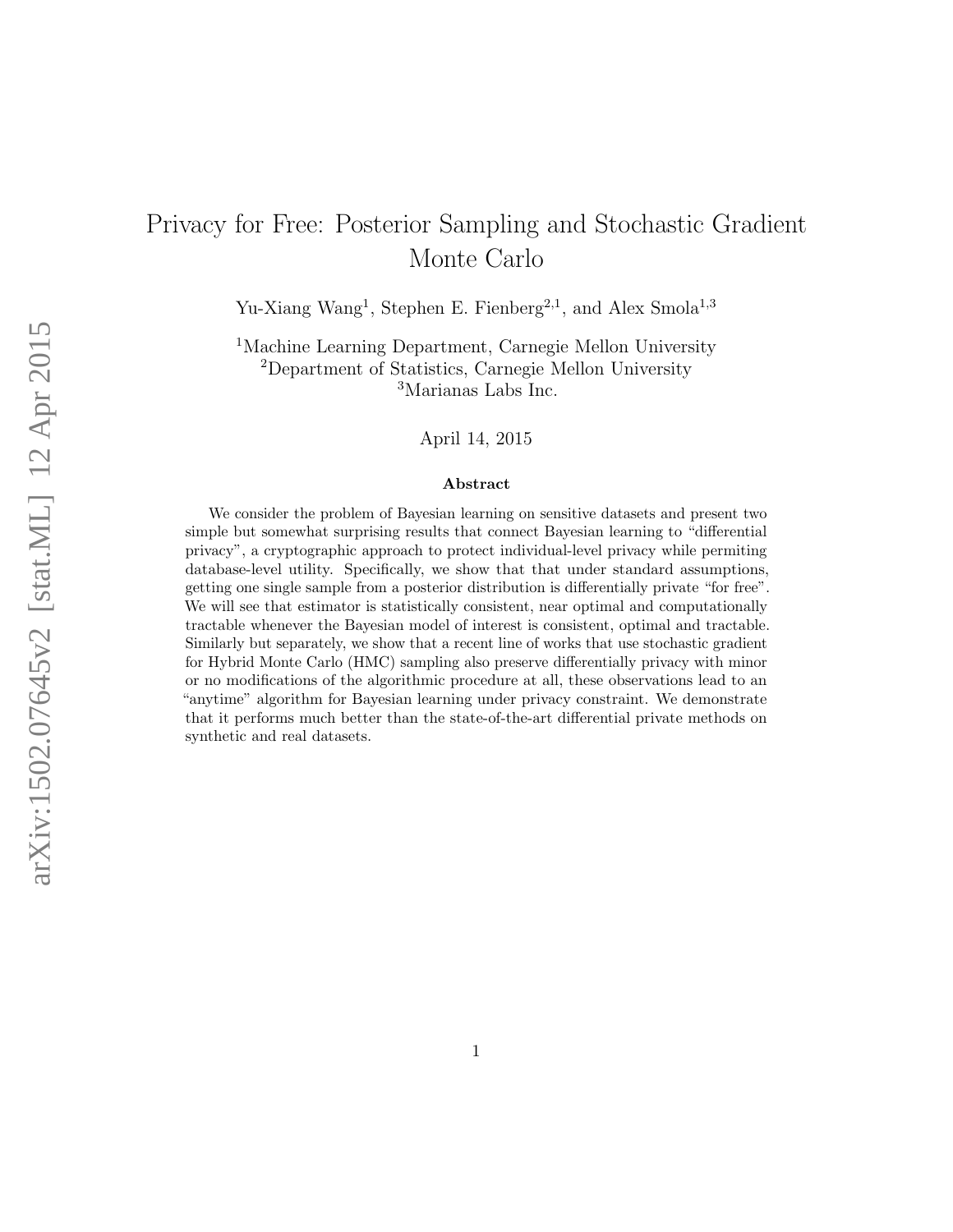# Contents

| $\mathbf{1}$   | Introduction                                                                                                                                                    | 3                                                                |
|----------------|-----------------------------------------------------------------------------------------------------------------------------------------------------------------|------------------------------------------------------------------|
| $\mathbf 2$    | <b>Notations and Preliminary</b><br>2.1                                                                                                                         | $\overline{\mathbf{4}}$<br>$\overline{5}$                        |
| 3              | Posterior sampling and differential privacy<br>3.1<br>3.2<br>(Efficient) sampling from approximate posterior<br>3.3<br>3.4                                      | $\bf{5}$<br>$6\phantom{1}6$<br>$\overline{7}$<br><b>10</b><br>12 |
| $\overline{4}$ | Stochastic Gradient MCMC and $(\epsilon, \delta)$ -Differential privacy<br>4.1<br>Hamiltonian Dynamics, Fisher Scoring and Nose-Hoover Thermostat<br>4.2<br>4.3 | 12<br>13<br>17<br>19                                             |
| 5.             | <b>Experiments</b>                                                                                                                                              | 20                                                               |
| 6              | Related work                                                                                                                                                    | 22                                                               |
| 7              | Conclusion and future work                                                                                                                                      | 23                                                               |
|                | A Stochastic Gradient Fisher Scoring<br>A.1 Fisher Scoring and Stochastic Gradient Fisher Scoring                                                               | 23<br>23<br>24                                                   |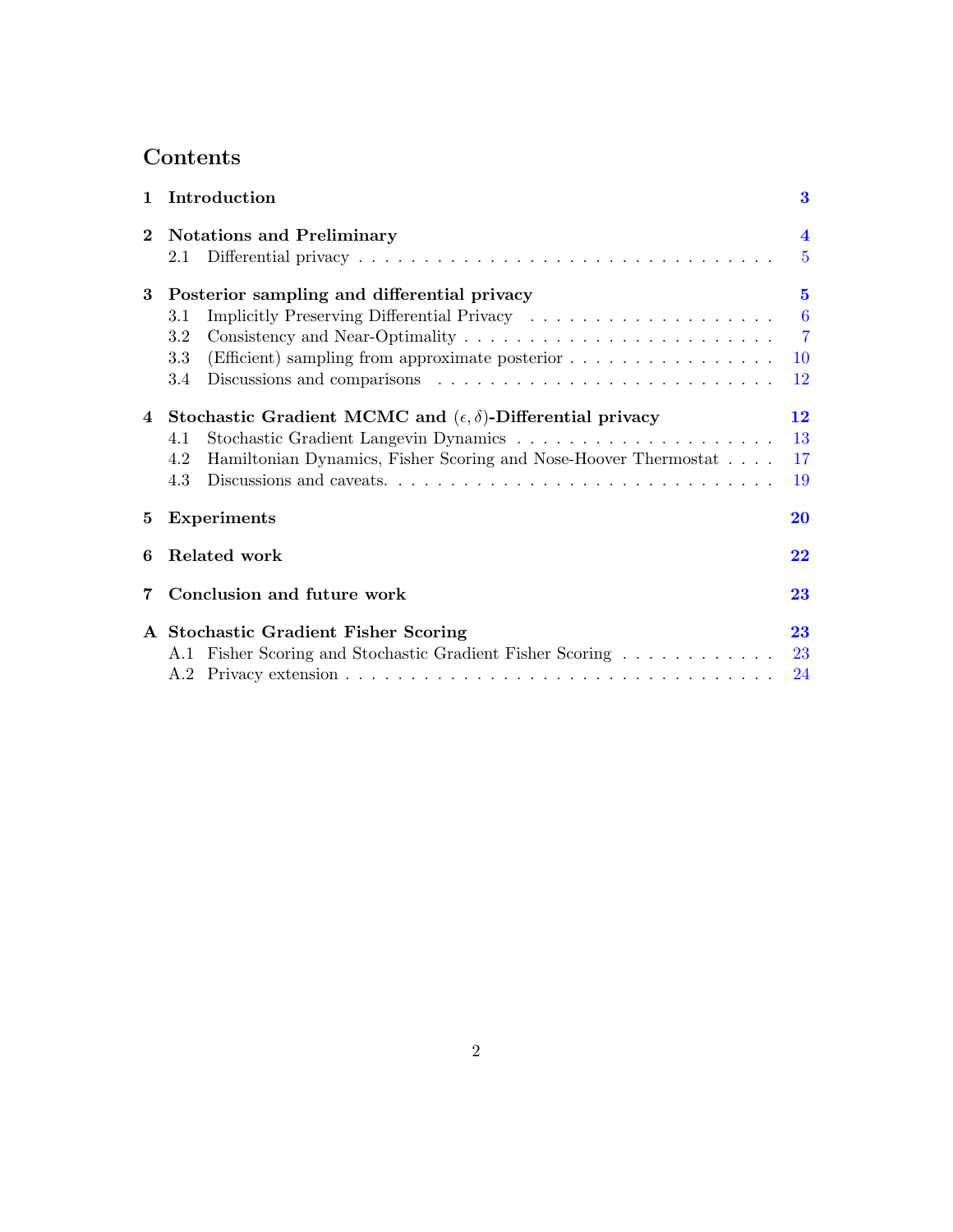# <span id="page-2-0"></span>1 Introduction

Bayesian models have proven to be one of the most successful classes of tools in machine learning. It stands out as a principled yet conceptually simple pipeline for combining expert knowledge and statistical evidence, modelling with complicated dependency structures and harnessing uncertainty by making probabilistic inferences [\(Geman & Geman,](#page-27-0) [1984;](#page-27-0) [Gelman](#page-27-1) [et al.,](#page-27-1) [2014\)](#page-27-1). In the past few decades, the Bayesian approach has been intensively used in modelling speeches [\(Rabiner,](#page-28-0) [1989\)](#page-28-0), text documents [\(Blei et al.,](#page-26-0) [2003\)](#page-26-0), images/videos [\(Fei-Fei & Perona,](#page-27-2) [2005\)](#page-27-2), social networks [\(Airoldi et al.,](#page-26-1) [2009\)](#page-26-1), brain activity [\(Penny et al.,](#page-28-1) [2011\)](#page-28-1), and is often considered gold standard in many of these application domains. Learning a Bayesisan model typically involves sampling from a posterior distribution, therefore the learning process is inherently randomized.

Differential privacy (DP) is a cryptography-inspired notion of privacy [\(Dwork,](#page-26-2) [2006;](#page-26-2) [Dwork](#page-27-3) [et al.,](#page-27-3) [2006\)](#page-27-3). It is designed to provide a very strong form of protection of individual user's private information and at the same time allow data analyses to be conducted with proper utility. Any algorithm that preserves differential privacy must be appropriately randomized too. For instance, one can differential-privately release the average salary of Californian males by adding a Laplace noise proportional to the sensitivity of this figure upon small perturbation of the data sample.

In this paper, we connect the two seemingly unrelated concepts by showing that under standard assumptions, the intrinsic randomization in the Bayesian learning can be exploited to obtain a degree of differential privacy. In particular, we show that:

- Any algorithm that produces a single sample from the exact (or approximate) posterior distribution of a Bayesian model with bounded log-likelihood is  $\epsilon$  (or  $(\epsilon, \delta)$ )-differentially private<sup>[1](#page-2-1)</sup>. By the classic results in asymptotic statistics [\(Le Cam,](#page-27-4)  $1986$ ; [Van der Vaart,](#page-29-0) [2000\)](#page-29-0), we show that this posterior sample is a consistent estimator whenever the Bayesian model is consistent; and near optimal whenever the asymptotic normality and efficiency of the maximum likelihood estimate holds.
- The popular large-scale sampler Stochastic Gradient Langevin Dynamics [\(Welling](#page-29-1)  $\&$  Teh, [2011\)](#page-29-1) and extensions, e.g. [Ahn et al.](#page-26-3) [\(2012\)](#page-26-3); [Chen et al.](#page-26-4) [\(2014\)](#page-26-4); [Ding et al.](#page-26-5) [\(2014\)](#page-26-5) obey  $(\epsilon, \delta)$ -differentially private with no algorithmic changes when the stepsize is chosen to be small. This gives us a procedure that can potentially output many (correlated) samples from an approximate posterior distribution.

These simple yet interesting findings make it possible for differential privacy to be explicitly considered when designing Bayesian models, and for Bayesian posterior sampling to be used as a valid DP mechanism. We demonstrate empirically that these methods work as well as

<span id="page-2-1"></span><sup>&</sup>lt;sup>1</sup>Similar observations were made in [Mir](#page-28-2) [\(2013\)](#page-28-2) and [Dimitrakakis et al.](#page-26-6) [\(2014\)](#page-26-6) under slightly different regimes and assumptions, and we will review them among other related work in Section [6.](#page-21-0)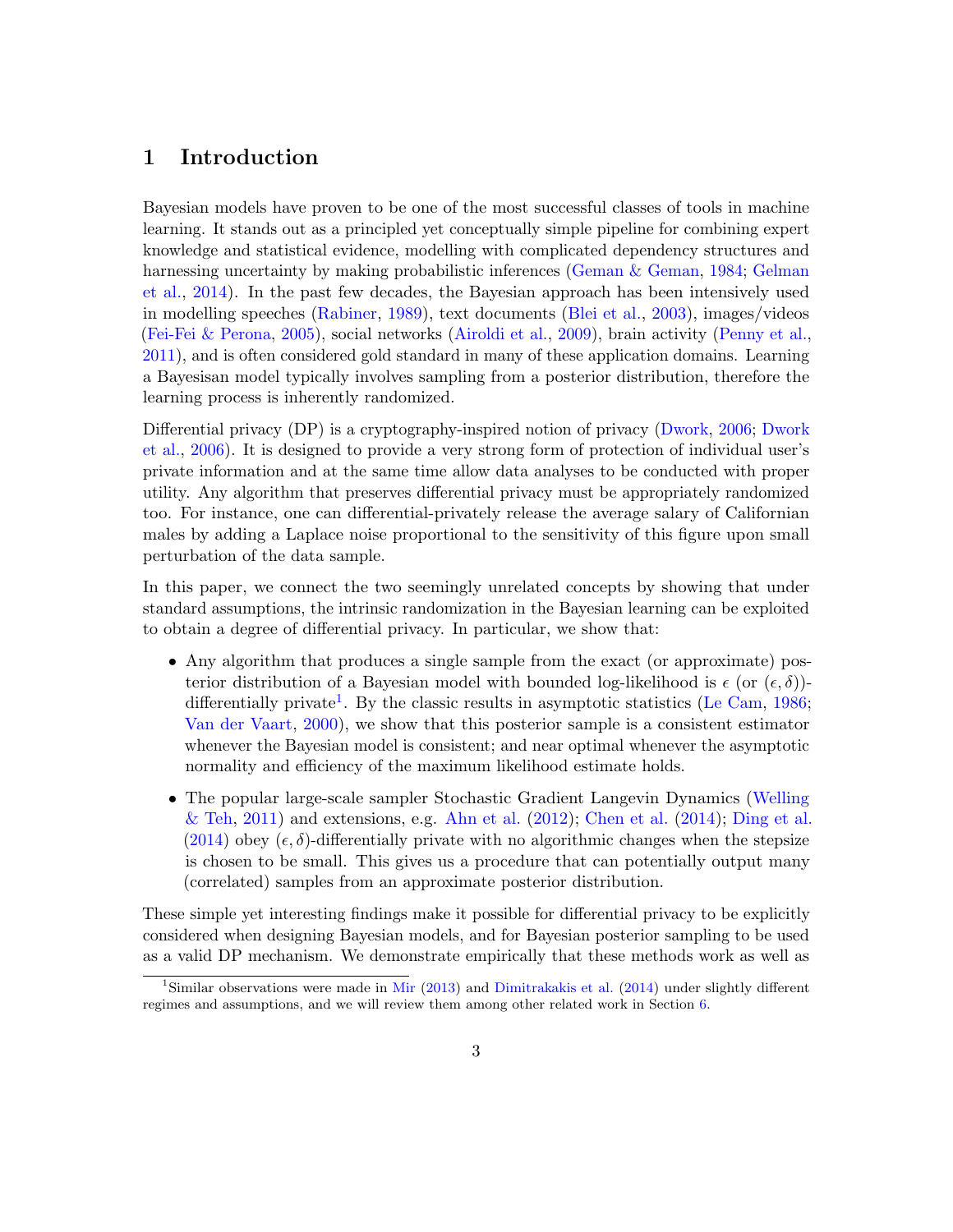or better than the state-of-the-art differential private empirical risk minimization (ERM) solvers using objective perturbation [\(Chaudhuri et al.,](#page-26-7) [2011;](#page-26-7) [Kifer et al.,](#page-27-5) [2012\)](#page-27-5).

The results presented in this paper are closely related to a number of previous work, e.g., [McSherry & Talwar](#page-28-3) [\(2007\)](#page-28-3); [Mir](#page-28-2) [\(2013\)](#page-28-2); [Bassily et al.](#page-26-8) [\(2014\)](#page-26-8); [Dimitrakakis et al.](#page-26-6) [\(2014\)](#page-26-6). Proper comparisons with them would require the knowledge of our results, thus we will defer detailed comparisons to Section [6](#page-21-0) near the end of the paper.

### <span id="page-3-0"></span>2 Notations and Preliminary

Throughout the paper, we assume data point  $x \in \mathcal{X}$  and  $\theta \in \Theta$  is the model. This can be the finite dimensional parameter of a single exponential family model or a collection of these in a graphical model, or a function in a Hilbert space or other infinite dimensional objects if the model is nonparametric.  $\pi(\theta)$  denotes a prior blief of the model parameters and  $p(x|\theta)$  and  $\ell(x|\theta)$  are the likelihood and log-likelihood of observing data point x given model parameter  $\theta$ . If we observe  $X = \{x_1, ..., x_n\}$ , the posterior distribution

$$
\pi(\boldsymbol{\theta}|X) = \frac{\pi(\boldsymbol{\theta}) \prod_{i=1}^N p(\boldsymbol{x}_i|\boldsymbol{\theta})}{\int \prod_{i=1}^N p(\boldsymbol{x}_i|\boldsymbol{\theta}) \pi(\boldsymbol{\theta}) d\pi}
$$

denotes the updated belief conditioned on the observed data. Learning Bayesian models correspond to finding the mean or mode of the posterior distribution, but often, the entire distribution is treated as the output, which provides much richer information than just a point estimator. In particular, we get error bars of the estimators for free (credibility intervals).

Ignoring the philosophical disputes of Bayesian methods for the moment, practical challenges of Bayesian learning are often computational. As the models get more complicated, often there is not a closed-form expression for the posterior. Instead, we often rely on Markov Chain Monte Carlo methods, e.g., Metropolis-Hastings algorithm [\(Hastings,](#page-27-6) [1970\)](#page-27-6) to generate samples. This is often prohibitively expensive when the data is large. One recent approach to scale up Bayesian learning is to combine stochastic gradient estimation as in [Robbins & Monro](#page-28-4) [\(1951\)](#page-28-4) and Monte Carlo methods that simulates stochastic differential equations, e.g. [Neal](#page-28-5) [\(2011\)](#page-28-5). These include Stochastic Gradient Langevin dynamics (SGLD) [\(Welling & Teh,](#page-29-1) [2011\)](#page-29-1), Stochstic Gradient Fisher scoring (SGFS) [\(Ahn et al.,](#page-26-3) [2012\)](#page-26-3), Stochastic Gradient Hamiltonian Monte Carlo (SGHMC) [\(Chen et al.,](#page-26-4) [2014\)](#page-26-4) as well as more recent Stochastic Gradient Nosé-Hoover Thermostat (SGNHT) [\(Ding et al.,](#page-26-5) [2014\)](#page-26-5). We will describe them with more details and show that these series of tools provide differential privacy as a byproduct of using stochastic gradient and requiring the solution to not collapse to a point estimate.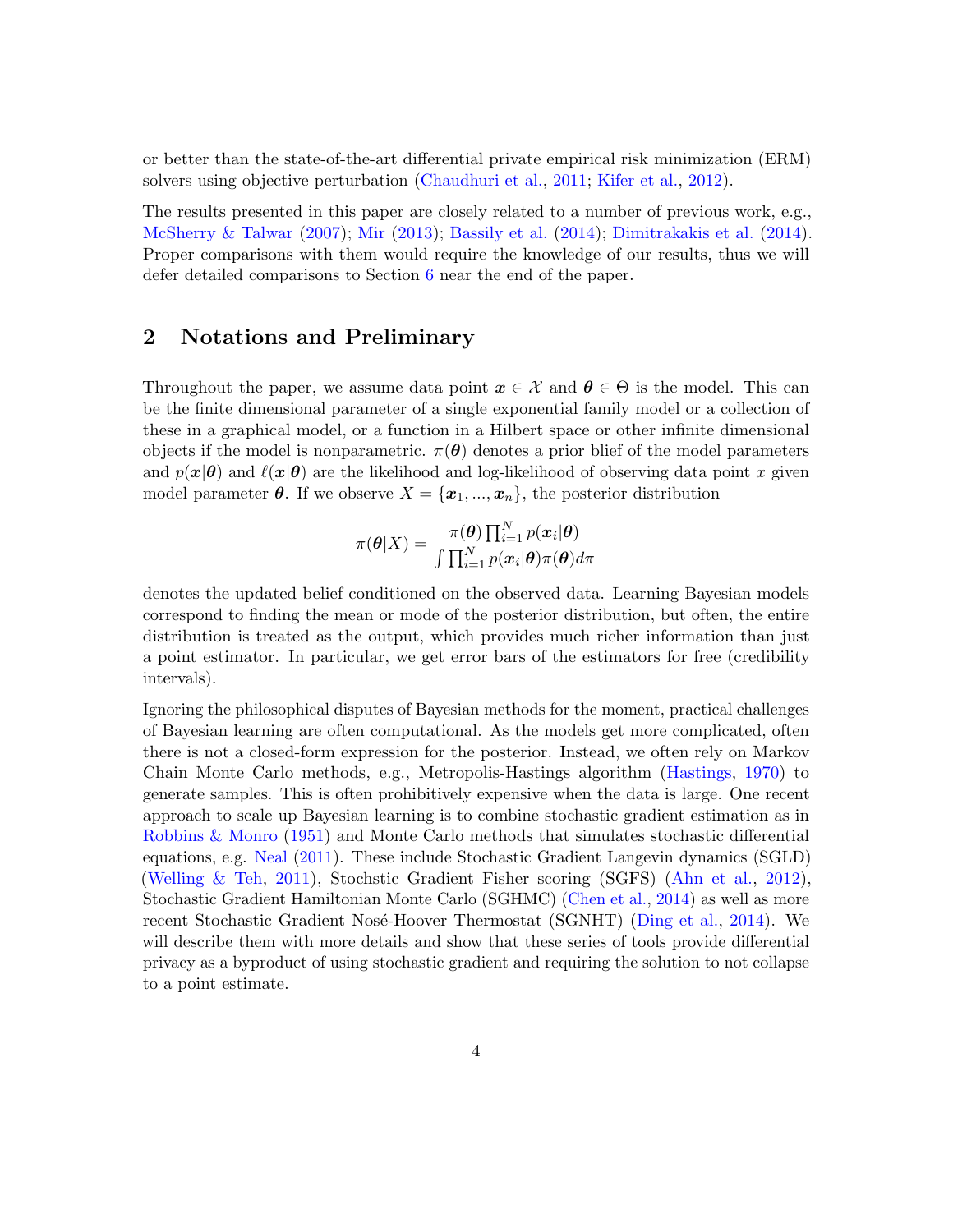### <span id="page-4-0"></span>2.1 Differential privacy

Now we will talk about what we need to know about differential privacy. Let the space of data be X and data points  $X, Y \in \mathcal{X}^n$ . Define  $d(X, Y)$  to be the edit distance or Hamming distance between data set  $X$  and  $Y$ , for instance, if  $X$  and  $Y$  are the same except one data point, then  $d(X, Y) = 1$ .

**Definition 1.** (Differential Privacy) We call a randomized algorithm  $\mathcal{A}(\epsilon, \delta)$ -differentially private with domain  $\mathcal{X}^n$  if for all measurable set  $S \subset Range(\mathcal{A})$  and for all  $X, Y \in \mathcal{X}^n$  such that  $d(X, Y) \leq 1$ , we have

$$
\mathbb{P}(\mathcal{A}(X) \in S) \le \exp(\epsilon)\mathbb{P}(\mathcal{A}(Y) \in S) + \delta.
$$

If  $\delta = 0$ , then A is the called  $\epsilon$ -differential private.

This definition naturally prevents linkage attacks and the identification of individual data from adversaries having arbitrary side information and infinite computational power. The promise of differential privacy has been interpreted in statistical testing, Byesian inference and information theory for which we refer readers to Chapter 1 of [\(Dwork & Roth,](#page-27-7) [2013\)](#page-27-7).

There are several interesting properties of differential privacy that we will exploit here. Firstly, the definition is closed under postprocessing.

**Lemma 2** (Postprocessing immunity). If A is an  $(\epsilon, \delta)$ -DP algorithm,  $\beta \circ A$  is also  $(\epsilon, \delta)$ -DP algorithm for any B.

This is natural because otherwise the whole point of differential privacy will be forfeited. Also, the definition automatically allows for cases when the sensitive data are accessed more than once.

**Lemma 3** (Composition rule). If algorithm  $A_1$  is  $(\epsilon_1, \delta_1)$ -DP, and  $A_2$  is  $(\epsilon_2, \delta_2)$ -DP then  $(\mathcal{A}_1 \otimes \mathcal{A}_2)$  is  $(\epsilon_1 + \epsilon_2, \delta_1 + \delta_2)$ -DP.

We will describe more advanced properties of DP as we need in Section [4.](#page-11-1)

## <span id="page-4-1"></span>3 Posterior sampling and differential privacy

In this section, we make a simple observation that under boundedness condition of a log-likelihood, getting one single sample from the posterior distribution (denoted by "OPS mechanism" from here onwards) preserves a degree of differential privacy for free. Then we will cite classic results in statistics and show that this sample is a consistent estimator in a Frequentist sense and near-optimal in many cases.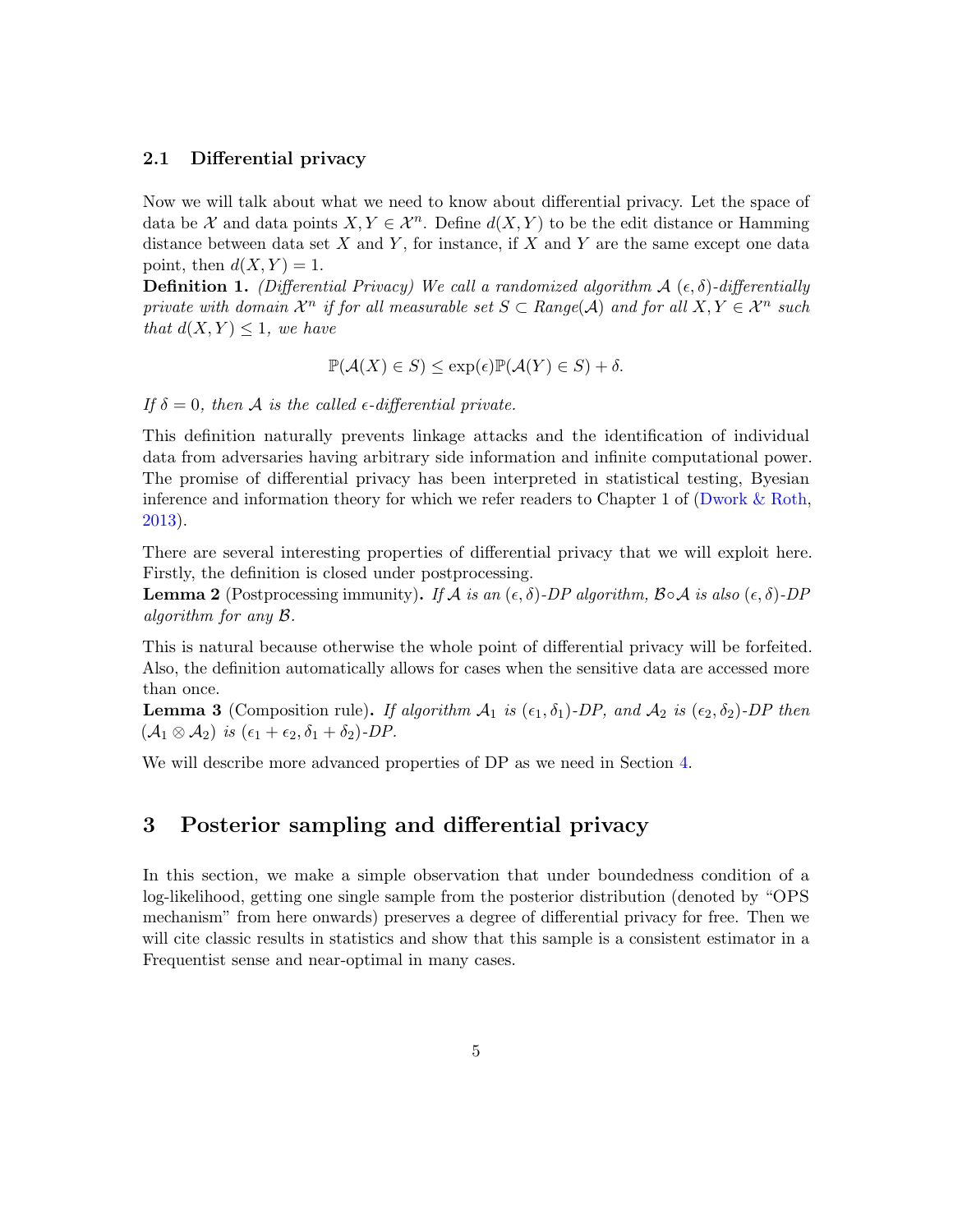#### <span id="page-5-0"></span>3.1 Implicitly Preserving Differential Privacy

To begin with, we show that sampling from the posterior distribution is intrinsically differentially private.

<span id="page-5-1"></span>**Theorem 4.** If  $\sup_{x \in \mathcal{X}, \theta \in \Theta} |\log p(x|\theta)| \leq B$ , releasing one sample from the posterior distribution  $p(\theta|X^n)$  with any prior preserves 4B-differential privacy. Alternatively, if X is a bounded domain (e.g.,  $||x||_* \leq R \forall x \in \mathcal{X}$ ) and  $\log p(x|\theta)$  is an L-Lipschitz function in  $\|\cdot\|_*$  for any  $\theta \in \Theta$ , then releasing one sample from the posterior distribution preserves 4LR-differential privacy.

*Proof.* The posterior distribution  $p(\theta | x_1, ..., x_n) = \frac{\prod_{i=1}^n p(x_i | \theta) p(\theta)}{\int_{\theta} \prod_{i=1}^n p(x_i | \theta) p(\theta) d\theta}$ . For any  $x_1, ..., x_n, x'_k$ , The ratio can be factorized into

$$
\frac{p(\boldsymbol{\theta}|\boldsymbol{x}_1, ..., \boldsymbol{x}'_k, ..., \boldsymbol{x}_n)}{p(\boldsymbol{\theta}|\boldsymbol{x}_1, ..., \boldsymbol{x}_k, ..., \boldsymbol{x}_n)} = \underbrace{\frac{p(\boldsymbol{x}'_k|\boldsymbol{\theta})\prod_{i=1:n, i\neq k}p(\boldsymbol{x}_i|\boldsymbol{\theta})p(\boldsymbol{\theta})}{\prod_{i=1}^n p(\boldsymbol{x}_i|\boldsymbol{\theta})p(\boldsymbol{\theta})}}_{Factor 1} \times \underbrace{\frac{\int_{\boldsymbol{\theta}}\prod_{i=1}^n p(\boldsymbol{x}_i|\boldsymbol{\theta})p(\boldsymbol{\theta})d\boldsymbol{\theta}}{\int_{\boldsymbol{\theta}}p(\boldsymbol{x}'_k|\boldsymbol{\theta})\prod_{i=1:n, i\neq k}p(\boldsymbol{x}_i|\boldsymbol{\theta})p(\boldsymbol{\theta})d\boldsymbol{\theta}}_{Factor 2}}
$$

.

It follows that

Factor 
$$
1 = \frac{p(\mathbf{x}_{k}'|\boldsymbol{\theta})}{p(\mathbf{x}_{k}|\boldsymbol{\theta})} = e^{\log p(\mathbf{x}_{k}'|\boldsymbol{\theta}) - \log p(\mathbf{x}_{k}|\boldsymbol{\theta})} \leq e^{2B},
$$
  
Factor 
$$
2 = \frac{\int_{\boldsymbol{\theta}} \prod_{i \neq k} p(\mathbf{x}_{i}|\boldsymbol{\theta}) p(\boldsymbol{\theta}) p(\mathbf{x}_{k}) d\boldsymbol{\theta}}{\int_{\boldsymbol{\theta}} p(\mathbf{x}_{k}'|\boldsymbol{\theta}) \prod_{i \neq k} p(\mathbf{x}_{i}|\boldsymbol{\theta}) p(\boldsymbol{\theta}) d\boldsymbol{\theta}} = \frac{\int_{\boldsymbol{\theta}} \prod_{i \neq k} p(\mathbf{x}_{i}|\boldsymbol{\theta}) p(\boldsymbol{\theta}) p(\mathbf{x}_{k}'|\boldsymbol{\theta}) \frac{p(\mathbf{x}_{k})}{p(\mathbf{x}_{k}'|\boldsymbol{\theta}) d\boldsymbol{\theta}}}{\int_{\boldsymbol{\theta}} p(\mathbf{x}_{k}'|\boldsymbol{\theta}) \prod_{i \neq k} p(\mathbf{x}_{i}|\boldsymbol{\theta}) p(\boldsymbol{\theta}) d\boldsymbol{\theta}} = \frac{\int_{\boldsymbol{\theta}} \prod_{i \neq k} p(\mathbf{x}_{i}|\boldsymbol{\theta}) p(\boldsymbol{\theta}) d\boldsymbol{\theta}}{\int_{\boldsymbol{\theta}} p(\mathbf{x}_{k}'|\boldsymbol{\theta}) \prod_{i \neq k} p(\mathbf{x}_{i}|\boldsymbol{\theta}) p(\boldsymbol{\theta}) d\boldsymbol{\theta}} = \frac{\int_{\boldsymbol{\theta}} \prod_{i \neq k} p(\mathbf{x}_{i}|\boldsymbol{\theta}) p(\boldsymbol{\theta}) p(\mathbf{x}'_{k}|\boldsymbol{\theta}) \prod_{i \neq k} p(\mathbf{x}_{i}|\boldsymbol{\theta}) p(\boldsymbol{\theta}) d\boldsymbol{\theta}}{\int_{\boldsymbol{\theta}} p(\mathbf{x}'_{k}|\boldsymbol{\theta}) \prod_{i \neq k} p(\mathbf{x}_{i}|\boldsymbol{\theta}) p(\boldsymbol{\theta}) d\boldsymbol{\theta}} = e^{2B}.
$$

where we use  $m(X)$  to denote the marginal distribution. As a result, the whole thing is bounded by  $e^{4B}$ .

Alternatively, we can use the Lipschitz constant and boundedness to get  $\log p(\mathbf{x}'_k|\boldsymbol{\theta})$  –  $\log p(\boldsymbol{x}_k|\boldsymbol{\theta}) \leq L \|x_k' - x_k\|_* \leq 2LR.$ Г

Readers familiar with differential privacy must have noticed that this is actually an instance of the exponential mechanism [\(McSherry & Talwar,](#page-28-3) [2007\)](#page-28-3), a general procedure that preserves privacy while making outputs with higher utility exponentially more likely. If one sets the utility function to be the log-likelihood and the privacy parameter being  $4B$ , then we get exactly the one-posterior sample mechanism. This exponential mechanism point of view provides an an simple extension which allows us to specify  $\epsilon$  by simply scaling the log-likelihood (see Algorithm [1\)](#page-6-1). We will overload the notation OPS to also represent this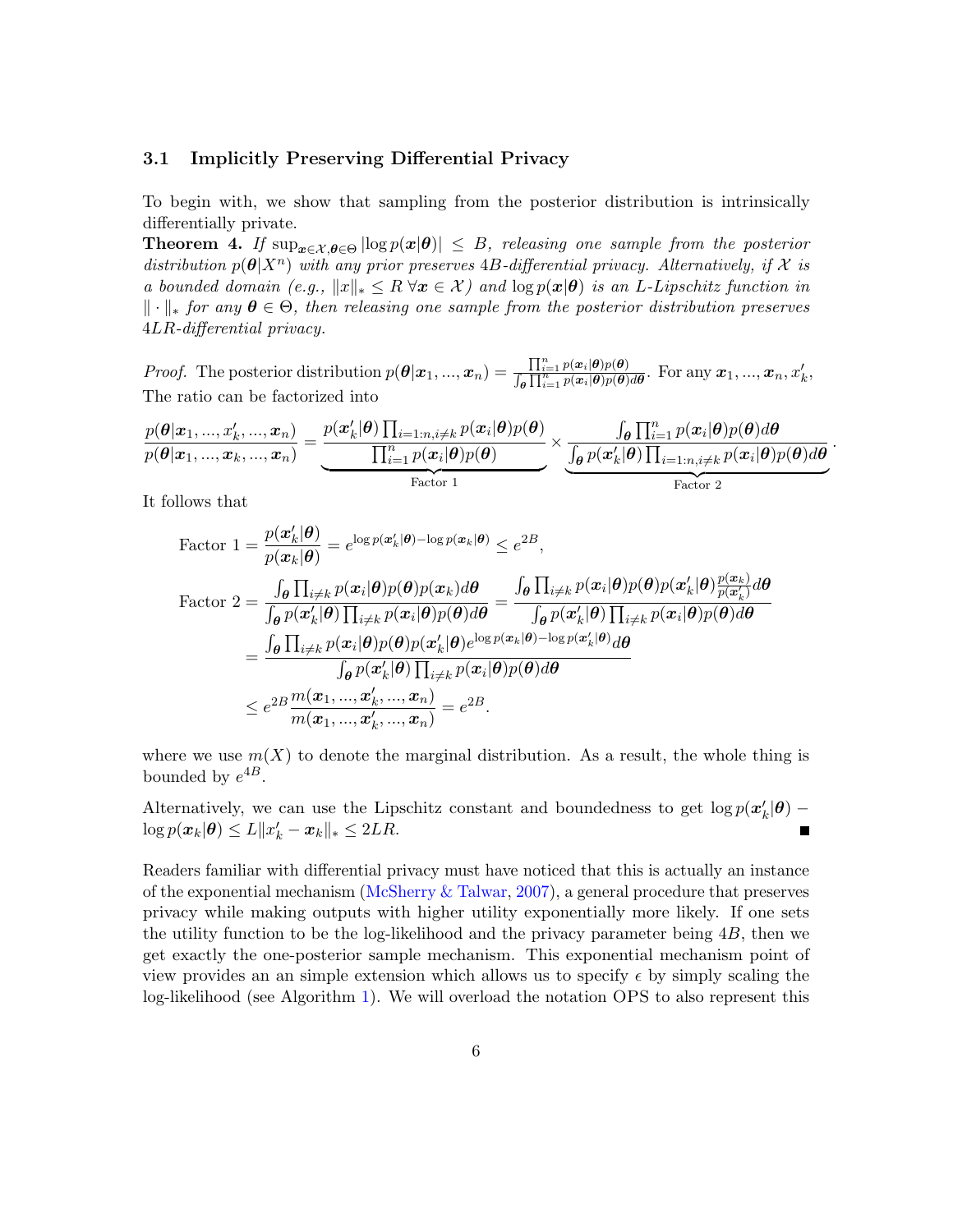<span id="page-6-1"></span>Algorithm 1 One-Posterior Sample (OPS ) estimator

**input** Data X, log-likelihood function  $\ell(\cdot|\cdot)$  satisfying  $\sup_{x,\theta} ||\ell(x|\theta)|| \leq B$  a prior  $\pi(\cdot)$ . Privacy loss  $\epsilon$ . 1. Set  $\rho = \min\{1, \frac{\epsilon}{4l}\}$  $\frac{\epsilon}{4B}$ . 2. Re-define log-likelihood function and the prior  $\ell'(\cdot|\cdot) := \rho \ell(\cdot|\cdot)$  and  $\pi'(\cdot) := (\pi(\cdot))^{\rho}$ .  $\textbf{output}~~ \hat{\boldsymbol{\theta}} \sim P(\boldsymbol{\theta}|X) \propto \exp\left(\sum_{i=1}^N \ell'(\boldsymbol{\theta}|\boldsymbol{x}_i)\right) \pi'(\boldsymbol{\theta}).$ 

mechanism where we can specify  $\epsilon$ . The nice thing about this algorithm is that there is almost zero implementation effort to extend all posterior sampling-based Bayesian learning models to have differentially privacy of any specified  $\epsilon$ .

Assumption on the boundedness. The boundedness on the loss-function (log-likelihood here) is a standard assumption in many DP works [\(Chaudhuri et al.,](#page-26-7) [2011;](#page-26-7) [Bassily et al.,](#page-26-8) [2014;](#page-26-8) [Song et al.,](#page-28-6) [2013;](#page-28-6) [Kifer et al.,](#page-27-5) [2012\)](#page-27-5). Lipschitz constant  $L$  is usually small for continuous distributions (at least when the parameter space  $\Theta$  is bounded). This is a bound on  $\log p(x|\theta)$  so as long as  $p(x|\theta)$  does not increase or decrease super exponentially fast at any point, L will be a small constant. R can also be made small by a simple preprocessing step that scales down all data points. In the aforementioned papers that assume  $L$ , it is typical that they also assume  $R = 1$  for convenience. So we will do the same. In practice, we can algorithmically remove large data points from the data by some predefined threshold or using the "Propose-Test-Release" framework in [\(Dwork & Lei,](#page-27-8) [2009\)](#page-27-8) or perform weighted training where we can assign lower weight to data points with large magnitude. Note that this is a desirable step for the robustness to outliers too. Exponential families (in Hilbert space) are an example, see e.g. [Bialek et al.](#page-26-9)  $(2001)$ ; [Hofmann et al.](#page-27-9)  $(2008)$ ; Wainwright  $\&$ [Jordan](#page-29-2) [\(2008\)](#page-29-2).

### <span id="page-6-0"></span>3.2 Consistency and Near-Optimality

Now we move on to study the consistency of the OPS estimator. In great generality, we will show that the one-posterior sample estimator is consistent whenever the Bayesian model is posterior consistent. Since the consistency in Bayesian methods can have different meanings, we briefly describe two of them according to the nomenclature in [Orbanz](#page-28-7) [\(2012\)](#page-28-7).

<span id="page-6-2"></span>**Definition 5** (Posterior consistency in the Bayesian Sense). For a prior  $\pi$ , we say the model is posterior consistent in the Bayesian sense, if  $\boldsymbol{\theta} \sim \pi(\boldsymbol{\theta})$ ,  $\boldsymbol{x}_1, ..., \boldsymbol{x}_n \sim p_{\boldsymbol{\theta}}$ , and the posterior  $\pi(\bm{\theta} \vert \bm{x}_1, ..., \bm{x}_n) \stackrel{weakly}{\longrightarrow} \delta_{\bm{\theta}} \ \ a.s. \ \ \pi.$ 

 $\delta_{\theta}$  is the dirac-delta function at  $\theta$ .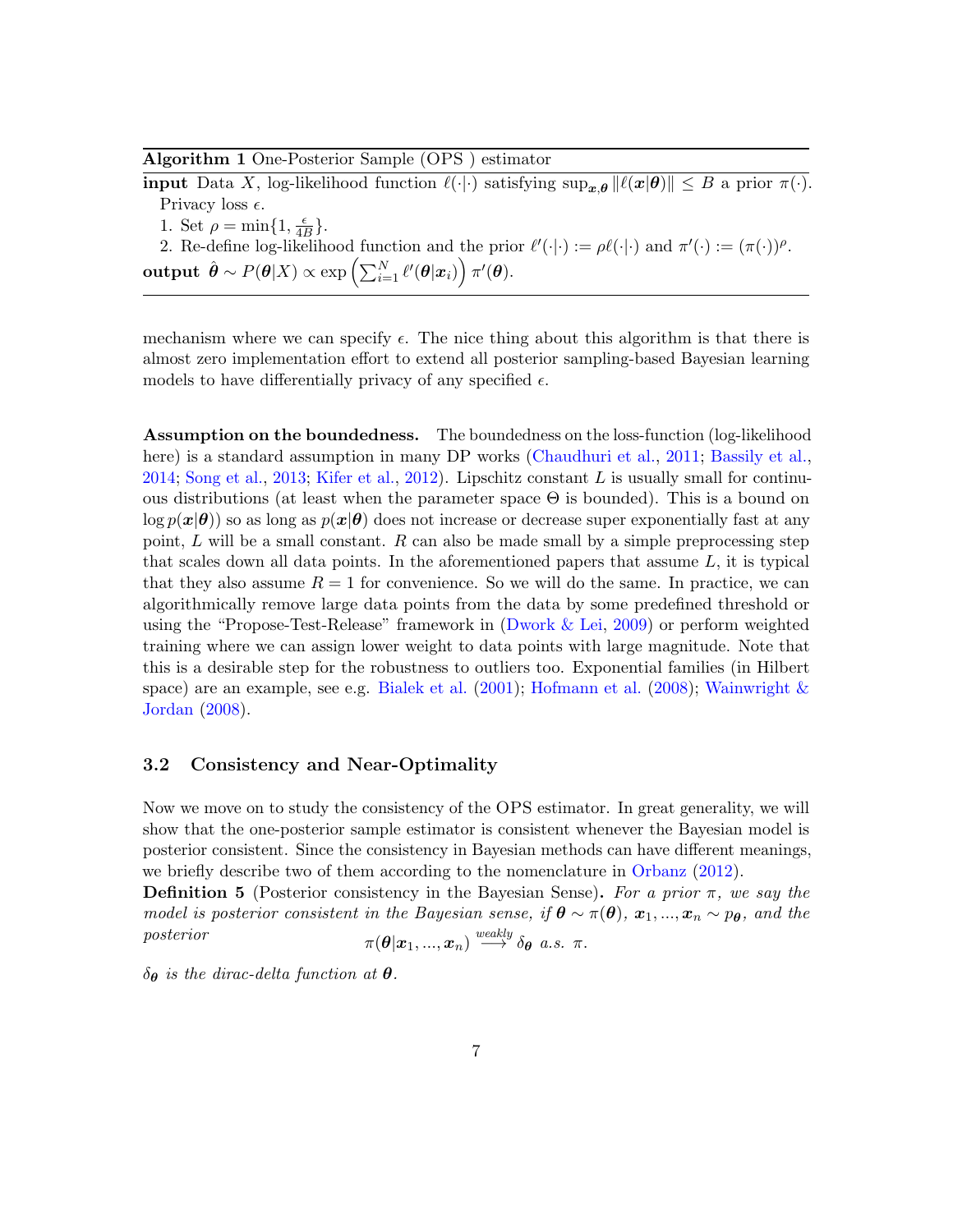In great generality, Doob's well-known theorem guarantees posterior consistency in the Bayesian sense for a model with any prior under no conditions except identifiability and measurability. A concise statement of Doob's result can be found in [Van der Vaart](#page-29-0) [\(2000,](#page-29-0) Theorem 10.10)).

An arguably more reasonable definition is given below. It applies to the case when the statistician who chooses the prior  $\pi$  does not know about the true parameter.

<span id="page-7-0"></span>**Definition 6** (Posterior consistency in the Frequentist Sense). For a prior  $\pi$ , we say the model is posterior consistent in the Frequentist sense, if for every  $\theta_0 \in \Theta$ ,  $x_1, ..., x_n \sim p_\theta$ , the posterior

$$
\pi(\boldsymbol{\theta}|\boldsymbol{x}_1,...,\boldsymbol{x}_n) \stackrel{\textit{weakly}}{\longrightarrow} \delta_{\boldsymbol{\theta}_0} \ \textit{a.s.} \ \ p_{\boldsymbol{\theta}_0}.
$$

This type of consistency is much harder to satisfy especially when  $\Theta$  is an infinite dimensional space, in which case the consistency often depends on the specific priors to use. A promising series of results on the consistency for Bayesian nonparametric models can be found in [Ghosal](#page-27-10) [\(2010\)](#page-27-10)).

Regardless which definition one favors, the key notion of consistency is that the posterior distribution to concentrates around the true underlying  $\theta$  that generates the data.

**Proposition 7.** The one-posterior sample estimator is consistent if and only if the Bayesian model is posterior consistent (in either Definition [5](#page-6-2) or [6](#page-7-0)).

Proof. The equivalence follows from the standard equivalence of convergence weakly and convergence in probability when a random variable converges weakly to a point mass.

How about the rate of convergence? In the low dimensional setting when  $\theta \in \Theta \subset \mathbb{R}^d$  and  $p_{\theta}(x)$  is suitably differentiable and the prior is supported at the neighborhood of the true parameter, then by the Bernstein-von Mises theorem [\(Le Cam,](#page-27-4) [1986\)](#page-27-4), the posterior mean is an asymptotically efficient estimator and the posterior distribution converges in  $L_1$ -distance to a normal distribution with covariance being the inverse Fisher Information.

<span id="page-7-1"></span>**Proposition 8.** Under the regularity conditions where Bernstein-von Mises theorem holds, the One-Posterior sample  $\ddot{\theta} \sim \pi(\theta|\mathbf{x}_1,..,\mathbf{x}_n)$  obeys

$$
\sqrt{n}(\hat{\boldsymbol{\theta}} - \boldsymbol{\theta}_0) \stackrel{\text{weakly}}{\longrightarrow} \mathcal{N}(0, 2\mathbb{I}^{-1}),
$$

i.e., the One-Posterior sample estimator has an asymptotic relative efficiency of 2.

*Proof.* Let the One-Posterior sample  $\hat{\theta} \sim \pi(\theta | x_1, ..., x_n)$ . By Bernstein-von Mises theorem  $\sqrt{n}(\hat{\theta}-\tilde{\theta}) \stackrel{\text{weakly}}{\rightarrow} \mathcal{N}(0,\mathbb{I}^{-1})$ . By the asymptotical normality and efficiency of the posterior mean estimator  $\sqrt{n}(\tilde{\theta} - \theta_0) \stackrel{\text{weakly}}{\rightarrow} \mathcal{N}(0, \mathbb{I}^{-1})$ . The proof is complete by taking the sum of the two asymptotically independent Gaussian vectors ( $\hat{\theta}$  and  $\hat{\theta} - \hat{\theta}$  are asymptotically independent).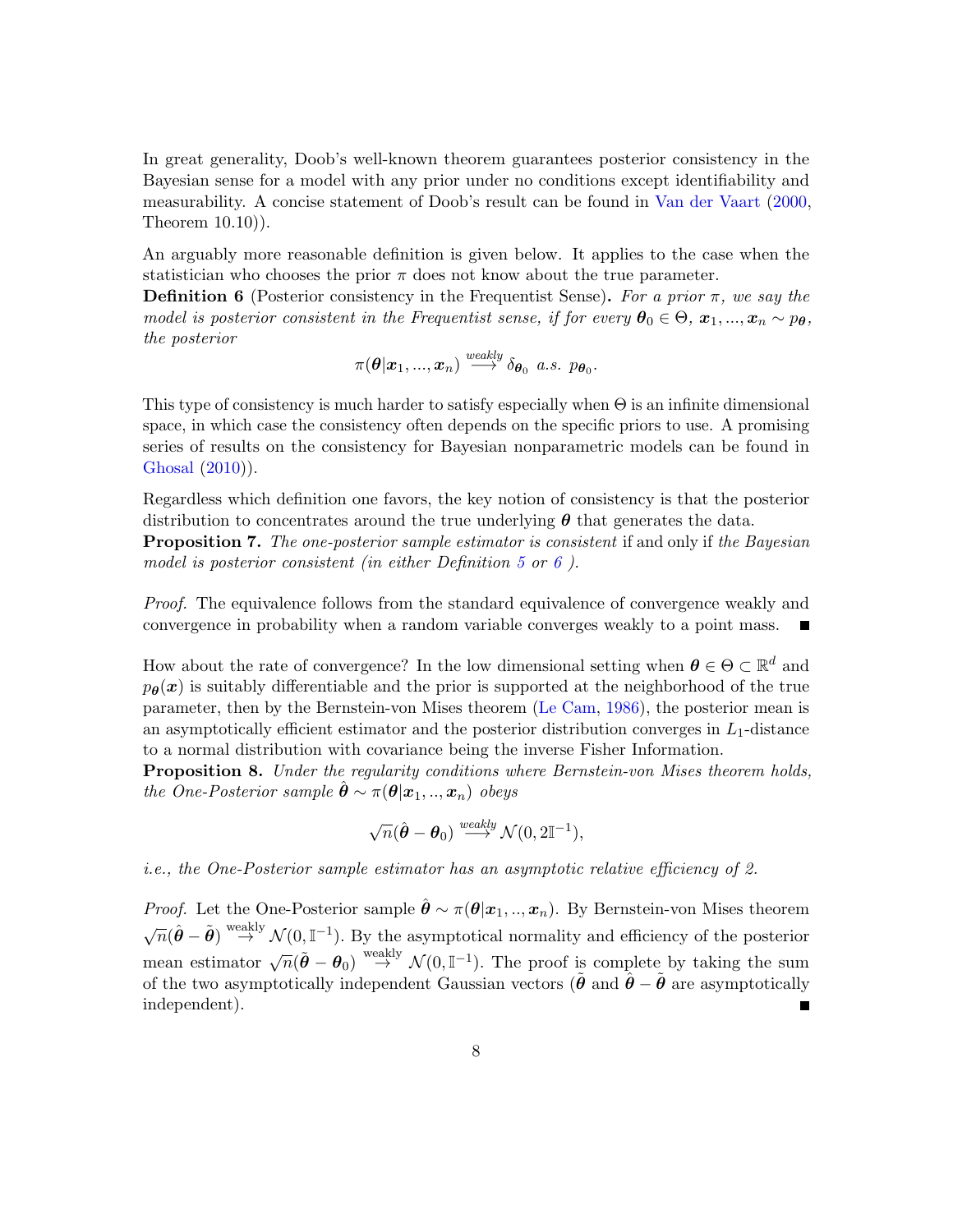The above proposition suggests that in many interesting classes of parametric Bayesian models, the One-Posterior Sample estimator is asymptotically near optimal. Similar statements can also be obtained for some classes of semi-parametric and nonparametric Bayesian models [\(Ghosal,](#page-27-10) [2010\)](#page-27-10), which we leave as future work.

The drawback of the above two propositions is that they are only stated for the version of the OPS when  $\epsilon = 4B$ . Using results in [De Blasi & Walker](#page-26-10) [\(2013\)](#page-26-10) and [Kleijn et al.](#page-27-11) [\(2012\)](#page-27-11) for Bayesian learning under misspecified models, we can prove consistency, asymptotic normality for any  $\epsilon$  and parameterize the asymptotic relative efficiency of the OPS estimator as a function of  $\epsilon$ . The key idea is that when scaling the log-likelihood and sample from a different distribution, we are essentially fitting a model that may not include the data-generating true distribution. [De Blasi & Walker](#page-26-10) [\(2013\)](#page-26-10) shows that under mild conditions, when the model is misspecified, the posterior distribution will converge to a point mass  $\theta^*$  that minimizes the KL-divergence between between the true distribution and the corresponding distribution in the misspecified model.  $\theta^*$  is essentially MLE and in our case, since we only scaled the distribution, the MLE will remain exactly the same. [De Blasi & Walker](#page-26-10) [\(2013\)](#page-26-10)'s result is quite general and covers both parametric and nonparametric Bayesian models and whenever their assumptions hold, the OPS estimator is consistent. Using a similar argument and the modifed Bernstein-Von-Mises theorem in [Kleijn et al.](#page-27-11) [\(2012\)](#page-27-11), we can prove asymptotic normality and near optimality for the subset of problems where regularities of MLE hold.

<span id="page-8-0"></span>**Proposition 9.** Under the same assumption as Proposition [8,](#page-7-1) if we set a different  $\epsilon$  by rescaling the log-likelihood by a factor of  $\frac{\epsilon}{4B}$ , then the the One-Posterior sample estimator obeys

$$
\sqrt{n}(\hat{\boldsymbol{\theta}} - \boldsymbol{\theta}_0) \stackrel{\text{weakly}}{\longrightarrow} \mathcal{N}\left(0, \left(1 + \frac{4B}{\epsilon}\right)\mathbb{I}^{-1}\right),\,
$$

in other word, the estimator has an ARE of  $(1 + \frac{4B}{\epsilon})$ .

*Proof.* By scaling the log-likelihood, we are essentially changing the correct model  $p_{\theta}$ to a misspecified model  $(p_{\theta})^{\frac{\epsilon}{4B}}$ . Let the true log-likelihood be  $\ell$  and the misspecified log-likelihood be  $\tilde{\ell} = \frac{\epsilon}{4l}$  $\frac{\epsilon}{4B}$ l, in addition, define

$$
V(\theta) := \mathbb{E}_{\theta} \nabla \tilde{\ell}(\theta) \nabla \tilde{\ell}(\theta)^{T} = \frac{\epsilon^{2}}{16B^{2}} \mathbb{E}_{\theta} \nabla \ell(\theta) \nabla \ell(\theta)^{T} = \frac{\epsilon^{2}}{16B^{2}} \mathbb{I}(\theta)
$$

$$
J(\theta) := -\mathbb{E}_{\theta} \nabla^{2} \tilde{\ell}(\theta) = -\frac{\epsilon}{4B} \mathbb{E}_{\theta} \nabla^{2} \ell(\theta) = -\frac{\epsilon}{4B} \mathbb{I}(\theta).
$$

The last equality holds under the standard regularity conditions. By the sandwich formula, the maximum likelihood estimator  $\theta$  under the misspecified model is asymptotically normal:

$$
\sqrt{n}(\hat{\boldsymbol{\theta}} - \boldsymbol{\theta}^*) \stackrel{\text{weakly}}{\rightarrow} \mathcal{N}(0, J^{-1}VJ(-1)) = \mathcal{N}(0, \mathbb{I}^{-1})
$$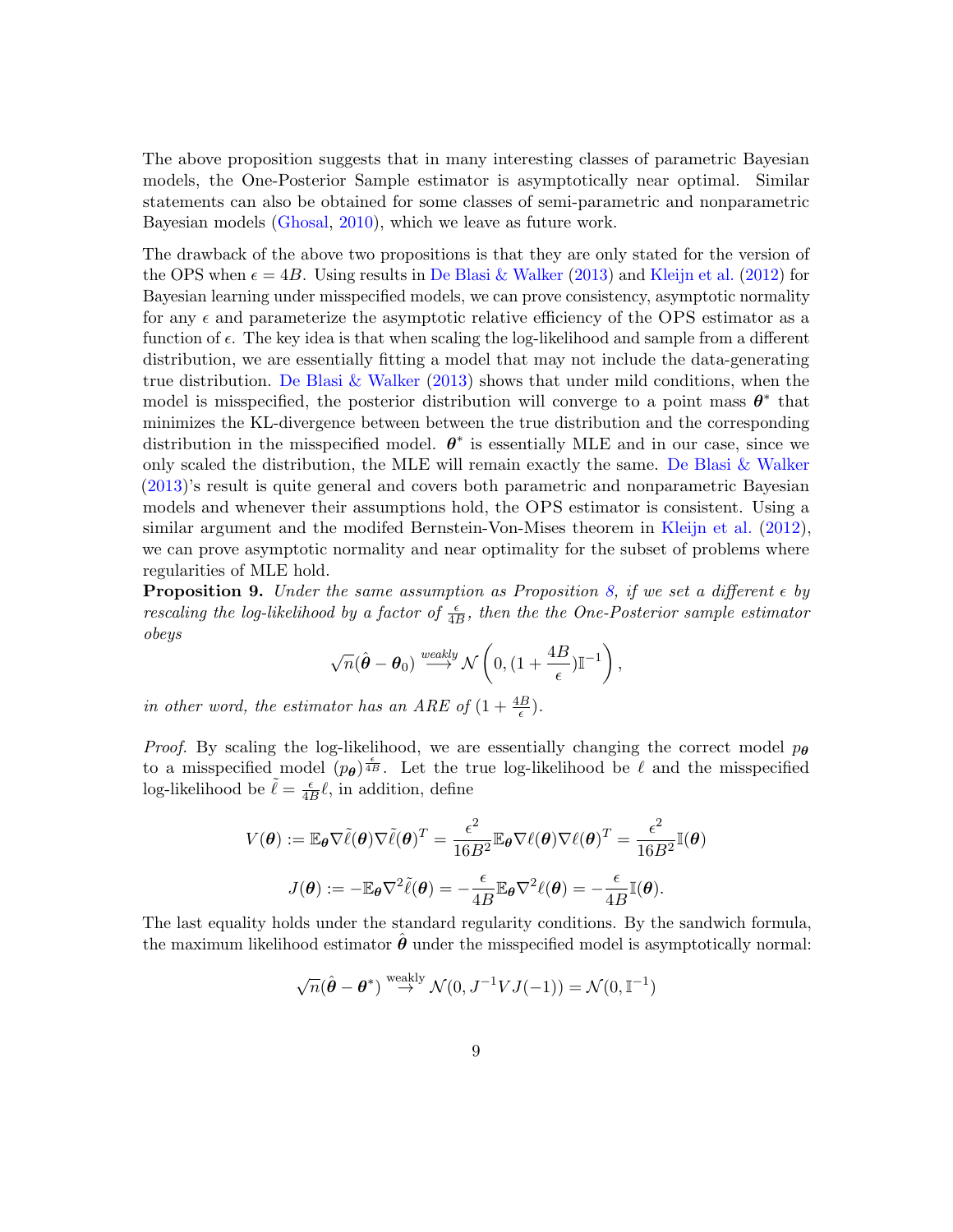where  $\theta^*$  defines the closest (in terms of KL-divergence) model in the misspecified class of distributions to the true distribution that generates the data. Since the difference is only in scaling, the minimum KL-divergence is obtained at  $\theta^* = \theta$ . Now under the same regularity conditions, we can invoke the modified Bernstein-Von-Mises theorem for misspecified models [\(Kleijn et al.,](#page-27-11) [2012,](#page-27-11) Lemma 2.2), which says that the posterior distribution  $p(\theta|X^n)$  (of the misspecified model) converges in distribution to  $\mathcal{N}(\hat{\theta}, (nJ)^{-1})$ . In our case,  $(nJ)^{-1} = \frac{4B}{n\epsilon}$  $\frac{4B}{n\epsilon}$   $\mathbb{I}^{-1}$ . The proof is concluded by noting that the posterior sample is an independent draw.

We make a few interesting remarks about the result.

- 1. Proposition [9](#page-8-0) suggests that for models with bounded log-likelihood, OPS is only a factor of  $(1+4B/\epsilon)$  away from being optimal. This is in sharp contrast to most previous statistical analysis of DP methods that are only tight up to a numerical constant (and often a logarithmic term). In  $\ell_2$ -norm, the convergence rate is  $O(\frac{\sqrt{1+4B/\epsilon}||I^{-1}||_F}{\sqrt{n}})$ . The bound depends on the dimension through the Frobenius norm which is usually  $O(\sqrt{d})$ . The bound can be further sharpened using assumptions on the intrinsic rank, incoherence conditions or the rate of decays in eigenvalues of the Fisher information. In  $\ell_{\infty}$ -norm, the convergence rate is  $\frac{\sqrt{1+4B/\epsilon}||I^{-1}||_2}{\sqrt{n}}$ , which does not depend on the dimension of the problem.
- 2. Another implication is on statistical inference. Proposition [9](#page-8-0) essentially generalizes that classic results in hypothesis testing and confidence intervals, e.g., Wald test, generalized likelihood ratio test, can be directly adopted for the private learning problems, with an appropriate calibration using  $\epsilon$ . We can control the type I error in an asymptotically exact fashion. In addition, the trade-off with  $\epsilon$  and the test power is also explicitly described, so in cases where the power of the tests are wellstudied [\(Lehmann & Romano,](#page-28-8) [2006\)](#page-28-8), the same handle can be used to analyze the most-powerful-test under privacy constraints.
- 3. Lastly, the results in [De Blasi & Walker](#page-26-10) [\(2013\)](#page-26-10) and [Kleijn et al.](#page-27-11) [\(2012\)](#page-27-11) are much more general. It is easy to extend the guarantee for OPS to handle private Bayesian learning in a fully agnostic setting and in non-iid cases. We will leave the formalization of these claims as future directions.

#### <span id="page-9-0"></span>3.3 (Efficient) sampling from approximate posterior

The privacy guarantee in Theorem [4](#page-5-1) requires sampling from the exact posterior. In practice, however, exact samplers are rare. As Bayesian models get more and more complicated, often the only viable option is to use Markov Chain Monte Carlo (MCMC) samplers which are almost never exact. There are exceptions, e.g., [Propp & Wilson](#page-28-9) [\(1998\)](#page-28-9) but they only apply to problems with very special structures. A natural question to ask is whether we can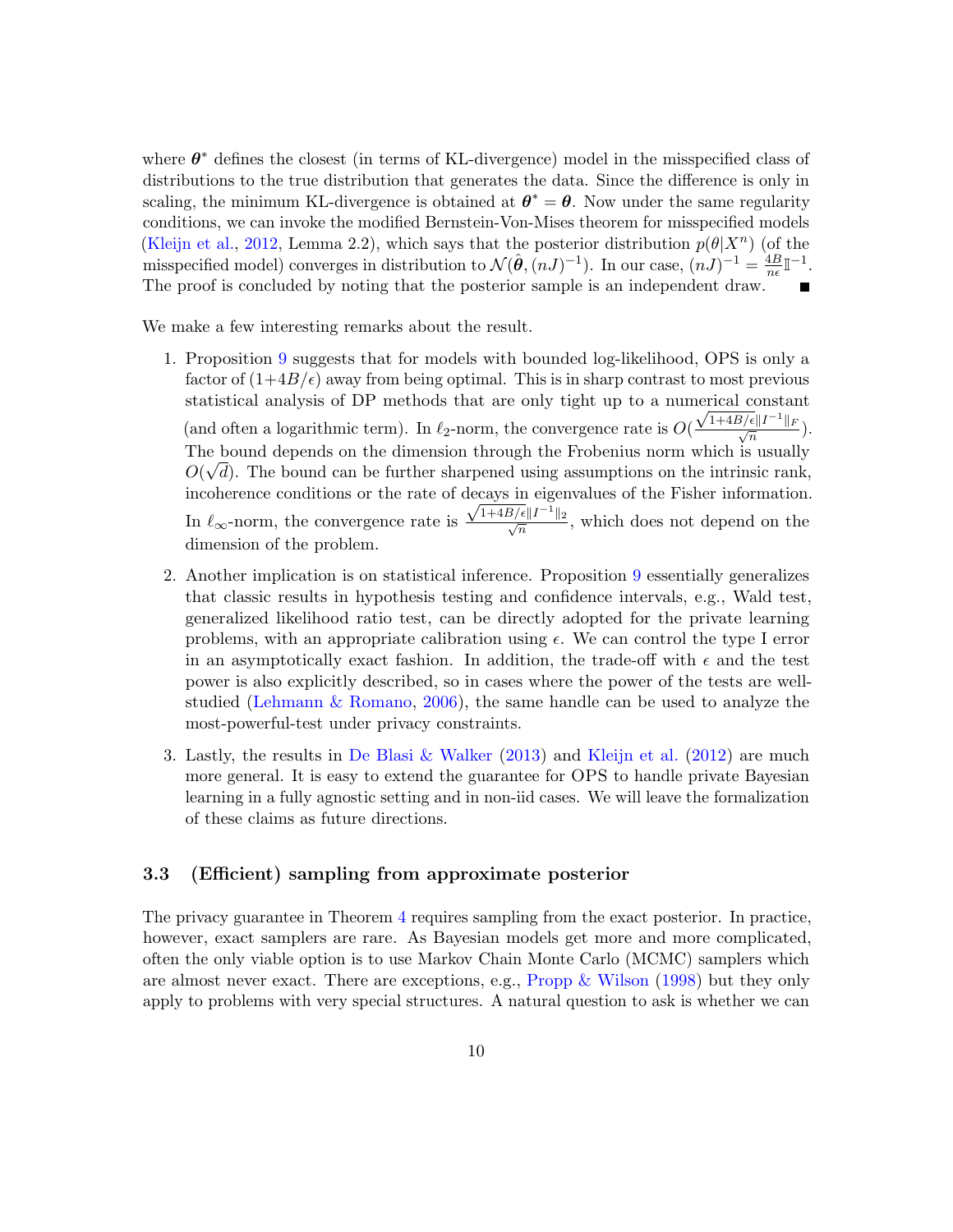still say something meaningful about privacy when the posterior sampling is approximate. It turns out that we can, and the level of approximation in privacy is the same as the level of approximation in the sampling distribution.

<span id="page-10-0"></span>**Proposition 10.** If A that sampling from distribution  $P_X$  preserves  $\epsilon$ -differential privacy, then any approximate sampling procedures  $\mathcal{A}'$  that produces a sample from  $P'_X$  such that  $||P_X - P'_X||_{L_1} \leq \delta$  for any X preserves  $(\epsilon, (1 + e^{\epsilon})\delta)$ -differential privacy.

*Proof.* For any  $S \in \text{Range}(\mathcal{A}')$ , and  $d(X, X') \leq 1$ 

$$
\mathbb{P}(\mathcal{A}'(X) \in S) = \int_{S} dP'_{X} \le \int_{S} dP_{X} + \delta
$$
  
\n
$$
\le e^{\epsilon} \int_{S} dP_{X'} + \delta \le e^{\epsilon} \int_{S} dP_{X'}
$$
  
\n
$$
\le e^{\epsilon} \int_{S} dP'_{X'} + (1 + e^{\epsilon})\delta
$$
  
\n
$$
= e^{\epsilon} \mathbb{P}(\mathcal{A}'(X') \in S) + (1 + e^{\epsilon})\delta,
$$

This is  $(\epsilon, (1 + e^{\epsilon})\delta)$ -DP by definition.

We are using  $L_1$  distance of the distribution because it is a commonly accepted metric to measure the convergence rate MCMC [Rosenthal](#page-28-10) [\(1995\)](#page-28-10), and Proposition [10](#page-10-0) leaves a clean interface for computational analysis in determining the number of iterations needed to attain a specific level of privacy protection.

Г

A note on computational efficiency. The (unsurprising) bad news is that even approximate sampling from the posterior is NP-Hard in general, see, e.g. Sontag  $\&$  Roy [\(2011,](#page-29-3) Theorem 8). There are however interesting results on when we can (approximately) sample efficiently. Approximation is easy for sampling LDA when  $\alpha > 1$  while NP-Hard when  $\alpha$  < 1. A more general result in [Applegate & Kannan](#page-26-11) [\(1991\)](#page-26-11) suggests that we can get a sample with arbitrarily close approximation in polynomial time for a class of near log-concave distributions. The log-concavity of the distributions would imply convexity in the log-likelihood, thus, this essentially confirms the computational efficiency of all convex empirical risk minimization problems under differential privacy constraint (see [Bassily et al.](#page-26-8)  $(2014)$ .

The nice thing is that since we do not modify the form of the sampling algorithm at all, the OPS algorithm is going to be a computationally tractable DP method whenever the Bayesian learning model of interest is proven to be computationally tractable.

This observation provides an interesting insight into the problem of computational lower bound of differential private machine learning. Unlike what is conjectured in [Dwork et al.](#page-27-12)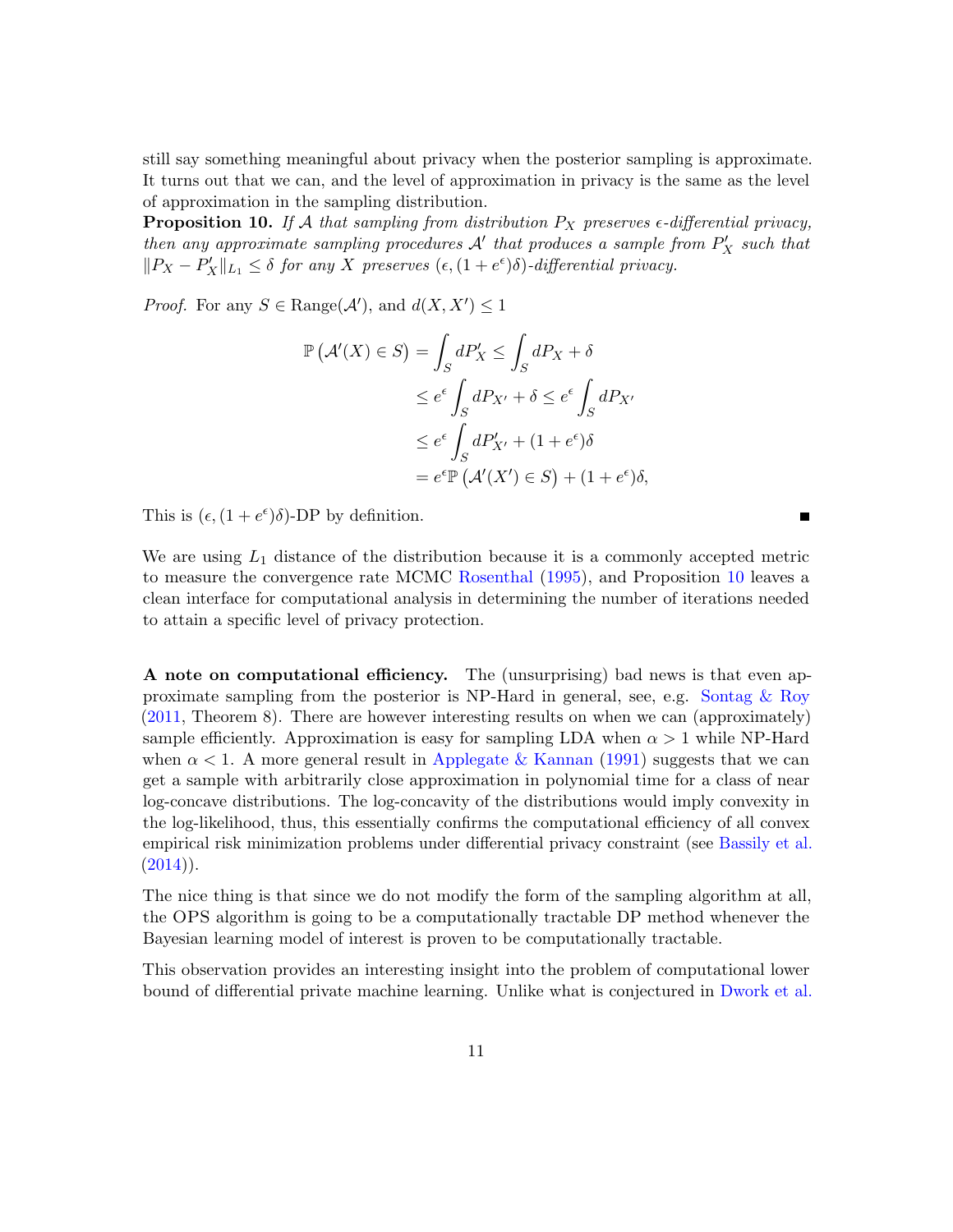[\(2014\)](#page-27-12), our observation seems to suggest that the computational barrier is not specific to differential privacy, but rather the barrier of learning in general. The argument seems to hold at least for some class of problems, where the posterior sample achieves the optimal statistical rate and is at least 4B-DP.

#### <span id="page-11-0"></span>3.4 Discussions and comparisons

OPS has a number of advantages over the state-of-the-art differentially private ERM method: objective perturbation [\(Chaudhuri et al.,](#page-26-7) [2011;](#page-26-7) [Kifer et al.,](#page-27-5) [2012\)](#page-27-5) (ObjPert from here onwards). OPS works with arbitrary bounded loss functions and priors while ObjPert needs a number of restrictive assumptions including twice differentiable loss functions, strongly convexity parameter to be greater than a threshold and so on. These restrictions rule out many commonly used loss functions, e.g.,  $\ell_1$ -loss, hinge loss, Huber function just to name a few.

Also, ObjPert 's privacy guarantee holds only for the exact optimal solution, which is often hard to get in practice. In contrast, OPS works when the sample is drawn from an approximate posterior distribution. From a practical point of view, since OPS stems from the intrinsic privacy protection of Bayesian learning, it requires very little implementation effort to deploy it for practical applications. It also requires the problem to be strong convexity with a minimum strong convexity parameter. When the condition is not satisfied, ObjPert will need to add additional quadratic regularization to make it so, which may bias the problem unnecessarily.

# <span id="page-11-1"></span>4 Stochastic Gradient MCMC and  $(\epsilon, \delta)$ -Differential privacy

Given a fixed privacy budget, we see that the single posterior sample produces an optimal point estimate, but what if we want multiple samples? Can we use the privacy budget in a different way that produces many approximate posterior samples?

In this section we will provide an answer to it by looking at a class of Stochastic Gradient MCMC techniques developped over the past few years. We will show that they are also differentially private for free if the parameters are chosen appropriately.

The idea is to simply privately release an estimate of the gradient (as in [Song et al.](#page-28-6) [\(2013\)](#page-28-6); [Bassily et al.](#page-26-8) [\(2014\)](#page-26-8)) and leverage upon the following two celebrated lemmas in differential privacy in the same way as [Bassily et al.](#page-26-8) [\(2014\)](#page-26-8) does in deriving the near-optimal  $(\epsilon, \delta)$ -differentially private SGD.

The first lemma is the advanced composition which allows us to trade off a small amount of  $\delta$  to get a much better bound for the privacy loss due to composition.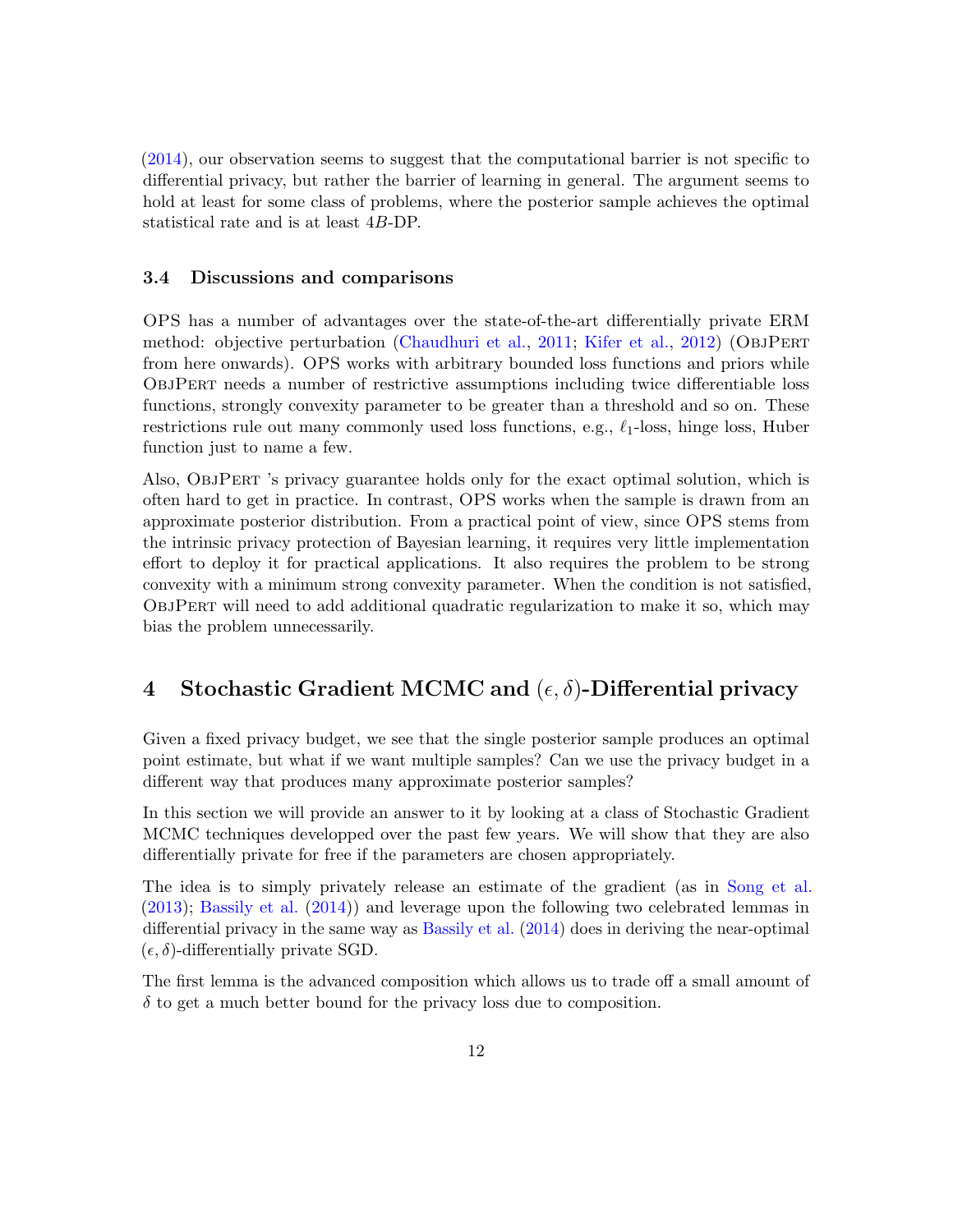**Lemma 11** (Advanced composition, c.f., Theorem 3.20 in [\(Dwork & Roth,](#page-27-7) [2013\)](#page-27-7)). For all  $\epsilon, \delta, \delta' \geq 0$ , the class of  $(\epsilon, \delta)$ -DP mechanisms satisfy  $(\epsilon', k\delta + \delta')$ -DP under k-fold adaptive composition for:

$$
\epsilon' = \sqrt{2k \log(1/\delta')} \epsilon + k\epsilon(e^{\epsilon} - 1).
$$

<span id="page-12-2"></span>**Remark 12.** When  $\epsilon = \frac{c}{\sqrt{2k \log(1/\delta')}} < 1$  for some constant  $c < \sqrt{\log(1/\delta')}$ , we can simplify the above expression into  $\epsilon' \leq 2c$ . To see this, apply the inequality  $e^{\epsilon} - 1 \leq 2\epsilon$  (easily shown *via Taylor's theorem and the assumption that*  $\epsilon \leq 1$ .

<span id="page-12-1"></span>In addition, we will also make use of the following lemma due to [Beimel et al.](#page-26-12) [\(2014\)](#page-26-12). **Lemma 13** (Privacy for subsampled data. Lemma 4.4 in [Beimel et al.](#page-26-12)  $(2014)$ .). Over a domain of data sets  $\mathcal{X}^N$ , if an algorithm A is  $(\epsilon, \delta)$  differentially private (with  $\epsilon < 1$ ), then for any data set  $X \in \mathcal{X}^N$ , running A on a uniform random  $\gamma N$ -entries of X ensures  $(2\gamma\epsilon, \delta)$ -DP.

To make sense of the above lemma, notice that we are subsampling uniform randomly and the probability of any single data point being sampled is only  $\gamma$ . Thus, if we arbitrarily perturb one of the data points, its impact is evenly spread across all data points thanks to random sampling.

Let  $f: \mathcal{X}^n \to \mathbb{R}^d$  be an arbitrary d-dimensional function. Define the  $\ell_2$  sensitivity of f to be

$$
\Delta_2 f = \sup_{Y:d(X,Y)\leq 1} ||f(X) - f(Y)||_2.
$$

Suppose we want to output  $f(X)$  differential privately, "Gaussian Mechanism" output  $\hat{f}(X) = f(X) + \mathcal{N}(0, \sigma^2 I_d)$  for some appropriate  $\sigma$ .

<span id="page-12-3"></span>**Theorem 14** (Gaussian Mechanism, c.f. [Dwork & Roth](#page-27-7) [\(2013\)](#page-27-7)). Let  $\epsilon \in (0,1)$  be arbitrary. "Gaussian Mechanism" with  $\sigma \geq \Delta_2 f \sqrt{2 \log(1.25/\delta)} / \epsilon$  is  $(\epsilon, \delta)$ -differentially private.

This will be the main workhorse that we use here.

#### <span id="page-12-0"></span>4.1 Stochastic Gradient Langevin Dynamics

SGLD iteratively update the parameters to by running a perturbed version of the minibatch stochastic gradient descent on the negative log-posterior objective function

$$
-\sum_{i=1}^N \log p(\boldsymbol{x}_i|\boldsymbol{\theta}) - \log \pi(\boldsymbol{\theta}) =: \sum_{i=1}^N \ell(\boldsymbol{x}_i; \boldsymbol{\theta}) + r(\boldsymbol{\theta})
$$

where  $\ell(x_i; \theta)$  and  $r(\theta)$  are loss-function and regularizer under the empirical risk minimization.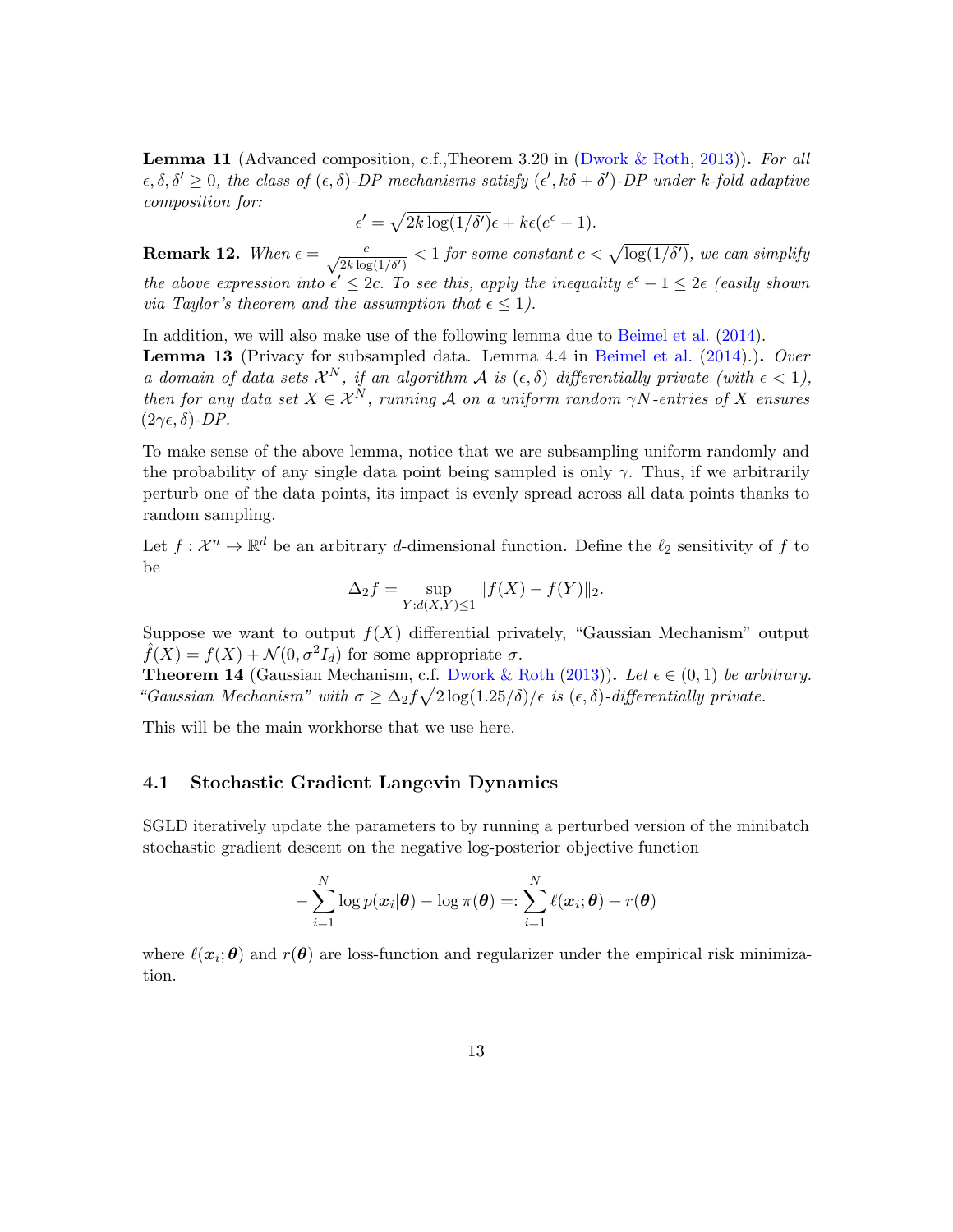If one were to run stochastic gradient descent or any other optimization tools on this, one would eventually a deterministic maximum a posteriori estimator. SGLD avoids this by adding noise in every iteration. At iteration t SGLD first samples uniform randomly  $\tau$  data points  ${x_{t_1},...,x_{t_2}}$  and then updates the parameter using

$$
\boldsymbol{\theta}_{t+1} = \boldsymbol{\theta}_t - \eta_t \left( \nabla r(\boldsymbol{\theta}) + \frac{N}{\tau} \sum_{i=1}^{\tau} \nabla \ell(\boldsymbol{x}_{ti} | \boldsymbol{\theta}) \right) + \boldsymbol{z}_t, \tag{1}
$$

where  $z_t \sim \mathcal{N}(0, \eta_t)$  and  $\tau$  is the mini-batch size.

For the ordinary stochastic gradient descent to converge in expectation, the stepsize  $\eta_t$ can be chosen as anything that  $\sum_{i=1}^{\infty} \eta_t = \infty$  and  $\sum_{i=1}^{\infty} \eta_t^2 < \infty$  [\(Robbins & Monro,](#page-28-4) [1951\)](#page-28-4). Typically, one can chooses stepsize  $\eta_t = a(b+t)^{-\gamma}$  with  $\gamma \in (0.5, 1]$ . In fact, it is shown that for general convex functions and  $\mu$ -strongly convex functions  $\frac{1}{\sqrt{2}}$  $\mu$ -strongly convex functions  $\frac{1}{\sqrt{t}}$  and  $\frac{1}{\mu t}$  can be used to obtain the minimax optimal  $O(1/\sqrt{t})$  and  $O(1/t)$  rate of convergence. These results substantiate the first phase of SGLD: a convergent algorithm to the optimal solution. Once it gets closer, however, it transforms into a posterior sampler. According to [Welling &](#page-29-1) [Teh](#page-29-1) [\(2011\)](#page-29-1) and later formally proven in [Sato & Nakagawa](#page-28-11) [\(2014\)](#page-28-11), if we choose  $\eta_t \to 0$ , the random iterates  $\theta_t$  of SGLD converges in distribution to the  $p(\theta|X)$ . The idea is that as the stepsize gets smaller, the stochastic error from the true gradient due to the random sampling of the minibatch converges to 0 faster than the injected Gaussian noise.

In addition, if we use some fixed stepsize lower bound, such that  $\eta_t = \max\{1/(t+1), \eta_0\}$ (to alleviate the slow mixing problem of SGLD), the results correspond to a discretization approximation of a stochastic differential equation (Fokker-Planck equation), which obeys the following theorem due to [Sato & Nakagawa](#page-28-11) [\(2014\)](#page-28-11) (simplified and translated to our notation).

**Theorem 15** (Weak convergence [\(Sato & Nakagawa,](#page-28-11) [2014\)](#page-28-11)). Assume  $f(\theta|X)$  is differentiable,  $\nabla f(\boldsymbol{\theta}|X)$  is gradient Lipschitz and bounded <sup>[2](#page-13-0)</sup>. Then

$$
\big|\mathbb{E}_{\boldsymbol{\theta}\sim p(\boldsymbol{\theta}|X)}[h(\boldsymbol{\theta})]-\mathbb{E}_{\boldsymbol{\theta}\sim SGLD}[h(\boldsymbol{\theta}(t))]\big|=O(\eta_t),
$$

for any continuous and polynomial growth function h.

This theorem implies that one can approximate the posterior mean (and other estimators) using SGLD. Finite sample properties of SGLD is also studied in [\(Vollmer et al.,](#page-29-4) [2015\)](#page-29-4).

Now we will show that with a minor modification to just the "burn-in" phase of SGLD, we will be able to make it differentially private (see Algorithm [2\)](#page-14-0).

<span id="page-13-1"></span>**Theorem 16** (Differentially private Minibatch SGLD). Assume initial  $\theta_1$  is chosen independent of the data, also assume  $\ell(\mathbf{x}|\theta)$  is L-smooth in  $\|\cdot\|_2$  for any  $\mathbf{x} \in \mathcal{X}$  and  $\theta \in \Theta$ .

<span id="page-13-0"></span><sup>&</sup>lt;sup>2</sup>We use boundedness to make the presentation simpler. Boundedness trivially implies the linear growth condition in [Sato & Nakagawa](#page-28-11) [\(2014,](#page-28-11) Assumption 2).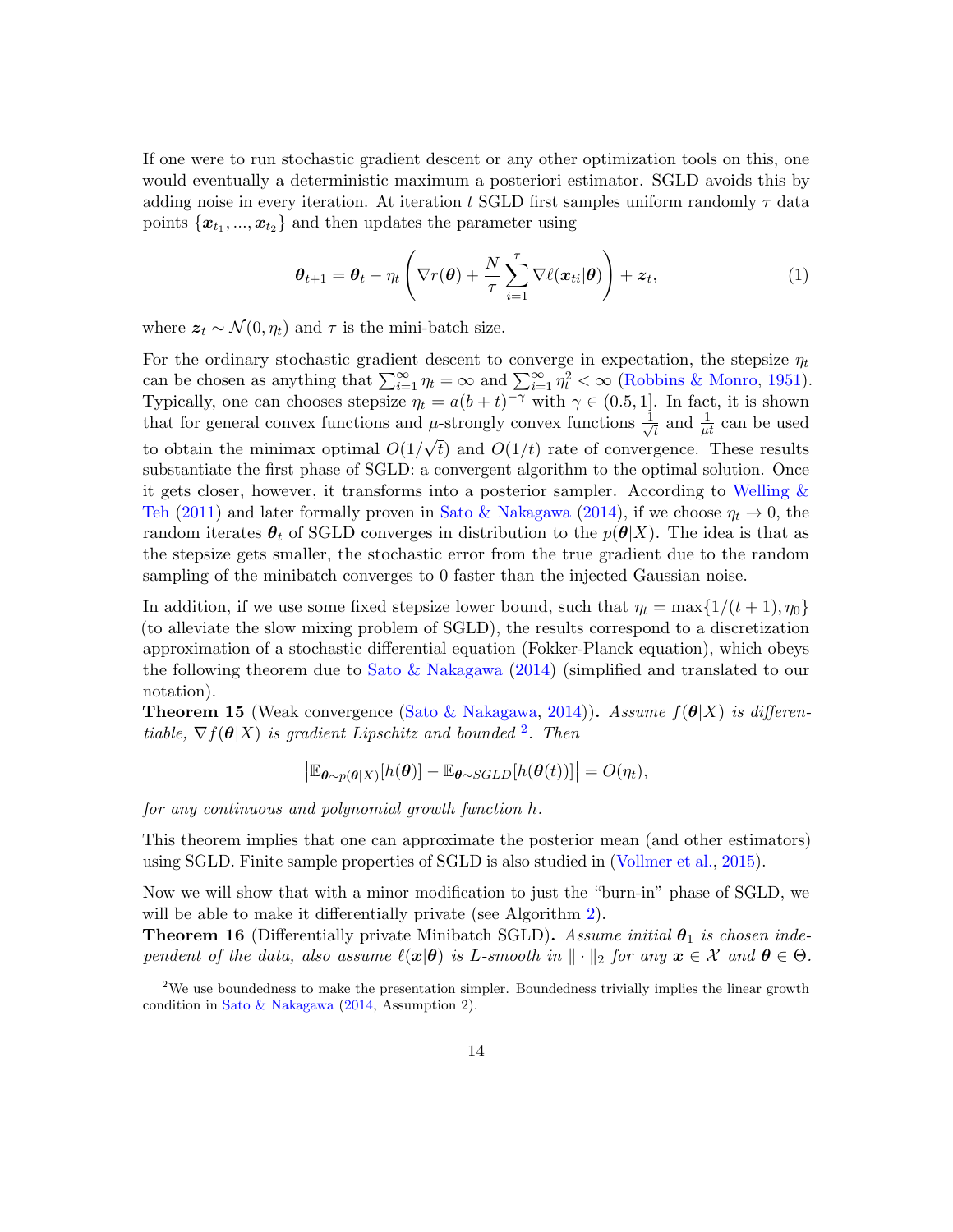In addition, let  $\epsilon, \delta, \tau, T$  be chosen such that  $T \geq \frac{\epsilon^2 N}{32\tau \log T}$  $\frac{\epsilon^2 N}{32\tau\log(2/\delta)}$  $\frac{\epsilon^2 N}{32\tau\log(2/\delta)}$  $\frac{\epsilon^2 N}{32\tau\log(2/\delta)}$ . Then Algorithm 2 preserves  $(\epsilon, \delta)$ -differential privacy.

*Proof.* In every iteration, the only data access is  $\sum_{i \in S} \nabla \ell(x_i | \theta)$  and by the L-Lipschitz condition, the sensitivity of  $\sum_{i\in S} \nabla \ell(x_i|\theta)$  is at most 2L. Get the essential noise that is added to  $\sum_{i \in S} \nabla \ell(x_i | \theta)$  by removing the  $\frac{N^2 \eta_i^2}{\tau^2}$  factor from the variance  $\sigma^2$  in the algorithm, and Gaussian mechanism, ensures the privacy loss to be smaller than  $\frac{\epsilon \sqrt{N}}{\sqrt{N}}$  $\frac{\epsilon \sqrt{N}}{32 \tau T \log(2/\delta)}$  with probability >  $1 - \frac{\tau \delta}{2NT}$ .

Using the same technique in [Bassily et al.](#page-26-8) [\(2014\)](#page-26-8), we can further exploit the fact that the subset  $S$  that we use to compute the stochastic gradient is chosen uniformly randomly. By Lemma [13,](#page-12-1) the privacy loss for this iteration is in fact

$$
\frac{\epsilon\sqrt{N}}{\sqrt{32\tau T\log(2/\delta)}} \cdot \frac{2\tau}{N} = \frac{\epsilon/2}{\sqrt{2(NT/\tau)\log(2/\delta)}}.
$$

Verify that we can indeed do that as  $\frac{\epsilon \sqrt{N}}{\sqrt{N}}$  $\frac{\epsilon \sqrt{N}}{32\tau T \log(2/\delta)}$  < 1 from the assumption on T. Note that to get T data passes with minibatches of size  $\tau$ , we need to go through at most  $\frac{NT}{\tau}$  $\frac{NT}{\tau}$ ]  $\leq \frac{NT}{\tau}$ iterations. Apply the advanced composition theorem (Remark [12\)](#page-12-2), we get an upper bound of the total privacy loss  $\epsilon$  and failure probability  $\delta = \frac{\delta}{2} + \frac{\tau \delta}{2NT} \cdot \frac{NT}{\tau}$  $\frac{\sqrt{T}}{\tau}$  accordingly.

The proof is complete by noting that choosing a larger noise level when  $\eta_t$  is bigger can only reduces the privacy loss under the same failure probability.

 $\alpha$ -Phase transition. For any  $\alpha \in (0,1)$ , if we choose  $\eta_t = \frac{\alpha \epsilon^2}{128L^2 \log(2.5NT)}$  $\frac{\alpha \epsilon^2}{128L^2 \log(2.5NT/(\tau\delta)) \log(2/\delta)t},$ then whenever  $t > \alpha NT/\tau$ , then we are essentially running SGLD for the last  $(1 - \alpha)NT/\tau$ iterations, and we can collect approximate posterior samples from there.

<span id="page-14-0"></span>Algorithm 2 Differentially Private Stochastic Gradient Langevin Dynamics (DP-SGLD) **Require:** Data X of size N, Size of minibatch  $\tau$ , number of data passes T, privacy parameter  $\epsilon$ ,  $\delta$ , Lipschitz constant L and initial  $\theta_1$ . Set  $t = 1$ .

for  $t = 1$  :  $|NT/\tau|$  do

- 1. Random sample a minibatch  $S \subset [N]$  of size  $\tau$ .
- 2. Sample each coordinate of  $z_t$  iid from  $\mathcal{N}\left(0, \frac{128NTL^2}{\tau \epsilon^2} \log\left(\frac{2.5NT}{\tau \delta}\right) \log(2/\delta)\eta_t^2 \vee \eta_t\right)$ .
- 3. Update  $\boldsymbol{\theta}_{t+1} \leftarrow \boldsymbol{\theta}_t \eta_t \left( \nabla r(\boldsymbol{\theta}) + \frac{N}{\tau} \sum_{i \in S} \nabla \ell(\boldsymbol{x}_i | \boldsymbol{\theta}) \right) + \boldsymbol{z}_t$
- 4. Return  $\theta_{t+1}$  as a posterior sample (after a pre-defined burn-in period).
- 5. Increment  $t \leftarrow t + 1$ .

end for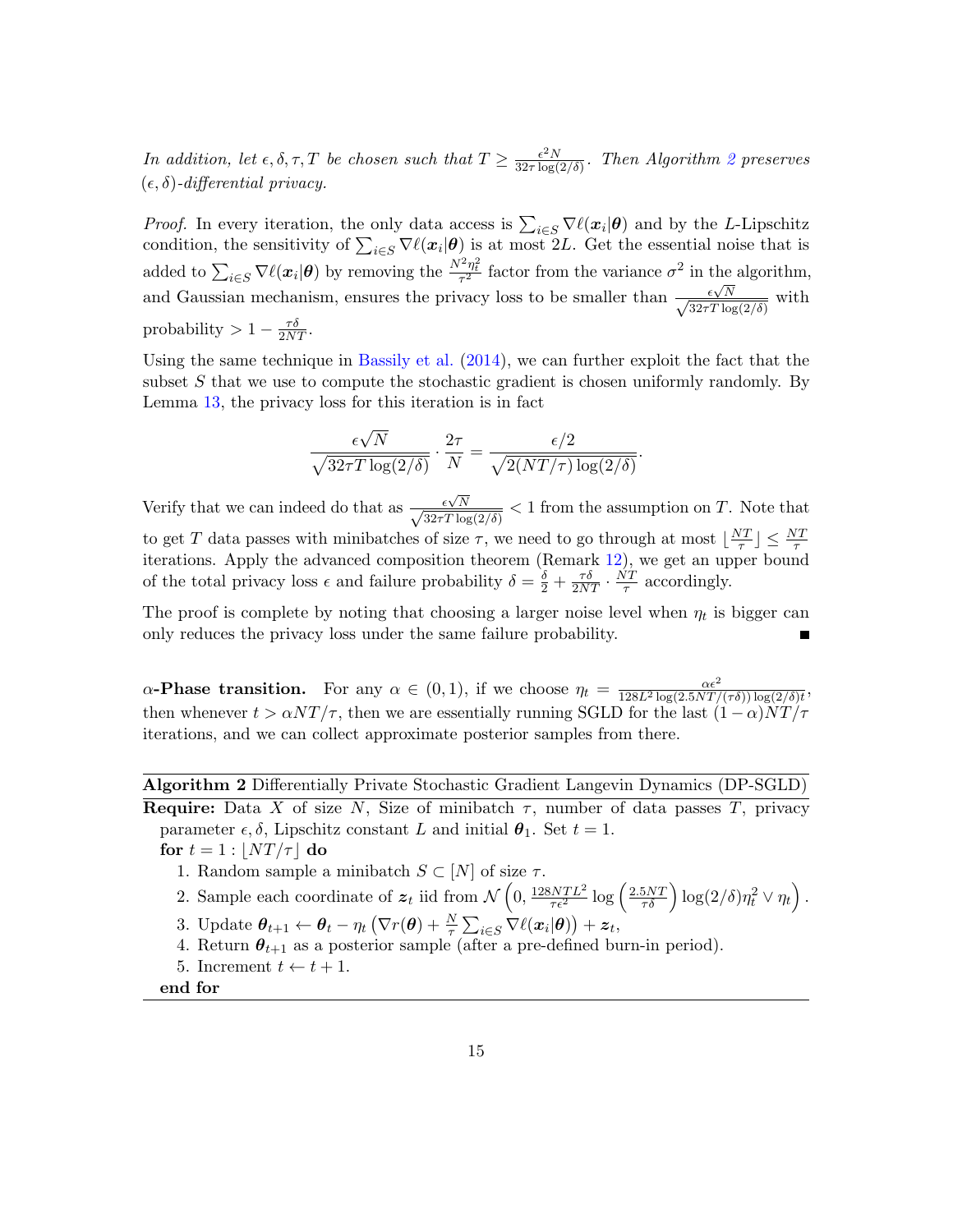**Small constant**  $\eta_0$ . Instead of making  $\eta_t$  to converge to 0 as t increases, we may alternatively use constant  $\eta_0$  after t is larger than a threshold. This is a suggested heuristic in [Welling & Teh](#page-29-1) [\(2011\)](#page-29-1) and is inline with the analysis in [Sato & Nakagawa](#page-28-11) [\(2014\)](#page-28-11) and [Vollmer et al.](#page-29-4) [\(2015\)](#page-29-4).

**Choice of T and**  $\tau$  By [Bassily et al.](#page-26-8) [\(2014\)](#page-26-8), it takes at least N data passes to converge in expectation to a point near the minimizer, so taking  $T = 2N$  is a good choice. The variance of both random components in our stochastic gradient is smaller when we use larger  $\tau$ . Smaller variances would improve the convergence of the stochastic gradient methods and make the SGLD a better approximation to the full Langevin Dynamics. The trade-off is that when  $\tau$  is too large, we will use up the allowable T datapasses with just  $O(T)$  iterations and the number of posterior samples we collect from the algorithm will be small.

Overcoming the large-noise in the "Burn-in" phase When the stepsize  $\eta_t$  is not small enough initially, we need to inject significantly more noise than what SGLD would have to ensure privacy. We can overcome this problem by initializing the SGLD sampler with a valid output of the OPS estimator, modified according to the exponential mechanism so that the privacy loss is calibrated to  $\epsilon/2$ . As the initial point is already in the high probability region of the posterior distribution, we no longer need to "Burn-in" the Monte Carlo sampler so we can simply choose a sufficiently small constant stepsize so that it remains a valid SGLD. This algorithm is summarized in Algorithm [3.](#page-15-0)

**Comparing to OPS** The privacy claim of DP-SGLD is very different from OPS. It does not require sampling to be nearly correct to ensure differential privacy. In fact, DP-SGLD privately releases the entire sequence of parameter updates, thus ensures differential privacy even if the internal state of the algorithm gets hacked. However, the quality of the samples is usually worse than OPS due to the random-walk like behavior. The interesting fact, however, is that if we run SGLD indefinitely without worrying about the stronger notion of internal privacy, it leads to a valid posterior sample. We can potentially modify the

<span id="page-15-0"></span>

| <b>Algorithm 3</b> Hybrid Posterior Sampling Algorithm                                                          |  |  |
|-----------------------------------------------------------------------------------------------------------------|--|--|
| <b>Require:</b> Data X of size N, log-likelihood function $\ell(\cdot \theta)$ with Lipschitz constant L in the |  |  |
| first argument, assume $\sup_{x \in \mathcal{X}}   x  $ , a prior $\pi$ . Privacy requirement $\epsilon$ .      |  |  |
| 1. Run OPS estimator: Algorithm 1 with $\epsilon/2$ . Collect sample point $\theta_0$                           |  |  |
| 2. Run DP-SGLD (Algorithm 2) or other Stochatic Gradient Monte Carlo algorithms                                 |  |  |
| and collect samples.                                                                                            |  |  |
| output: Return all samples.                                                                                     |  |  |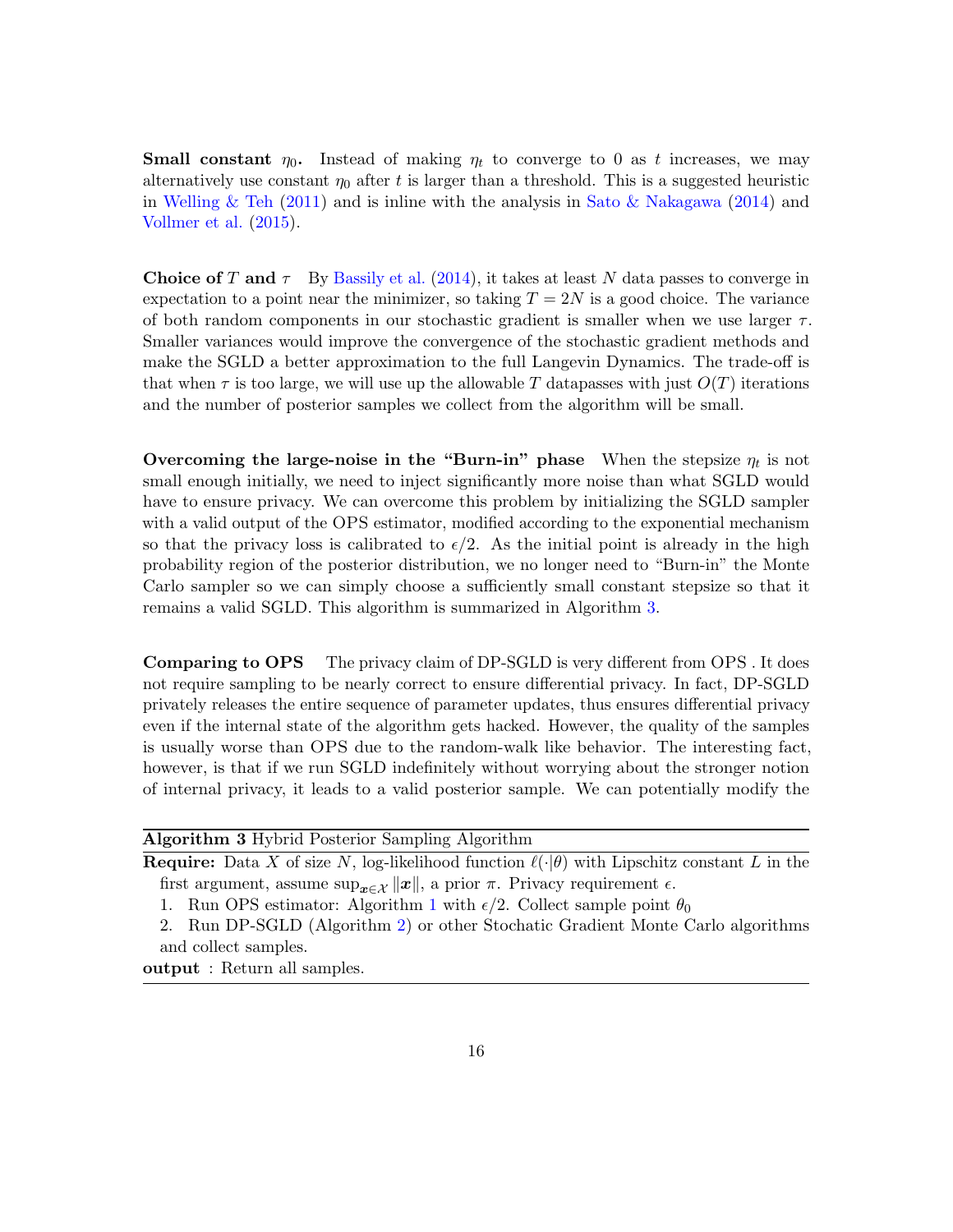posterior distribution to sample from into the "scaled" version so as to balancing the two ways of getting privacy.

### <span id="page-16-0"></span>4.2 Hamiltonian Dynamics, Fisher Scoring and Nose-Hoover Thermostat

One of the practical drawback of SGLD is its random walk-like behavior which slows down the mixing significantly. In this section, we describe three extensions of SGLD that attempts to resolve the issue by either using auxiliary variables to counter the noise in the stochastic gradient[\(Chen et al.,](#page-26-4) [2014;](#page-26-4) [Ding et al.,](#page-26-5) [2014\)](#page-26-5), or to exploit second order information so as to use Newton-like updates with large stepsize [\(Ahn et al.,](#page-26-3) [2012\)](#page-26-3).

We note that in all these methods, stochastic gradients are the only form of data access, therefore similar results like what we described for SGLD follow nicely. We briefly describe each method and how to choose their parameters for differential privacy.

Stochastic Gradient Hamiltonian Monte Carlo. According to [Neal](#page-28-5) [\(2011\)](#page-28-5), Langevin Dynamics is a special limiting case of Hamiltonian Dynamics, where one can simply ignore the "momentum" auxiliary variable. In its more general form, Hamiltonian Monte Carlo (HMC) is able to generate proposals from distant states and hence enabling more rapid exploration of the state space. [Chen et al.](#page-26-4) [\(2014\)](#page-26-4) extends the full "leap-frog" method for HMC in [Neal](#page-28-5) [\(2011\)](#page-28-5) to work with stochastic gradient and add a "friction" term in the dynamics to "de-bias" the noise in the stochastic gradient.

$$
\begin{cases} \n\boldsymbol{\theta}_t = \boldsymbol{\theta}_{t-1} + h_t \boldsymbol{r}_{t-1} \\ \n\boldsymbol{p}_t = \boldsymbol{p}_{t-1} - h_t \widehat{\nabla} - \eta_t A \boldsymbol{p}_{t-1} + \mathcal{N}(0, 2(A - \widehat{B}) h_t). \n\end{cases} \tag{2}
$$

where  $\widehat{B}$  is a guessed covariance of the stochastic gradient (the authors recommend restricting  $\hat{B}$  to a single number or a diagonal matrix) and A can be arbitrarily chosen as long as  $A \succeq \widehat{B}$ . If the stochastic gradient  $\widehat{\nabla} \sim \mathcal{N}(\nabla, B)$  for some B and  $\widehat{B} = B$ , then this dynamics is simulating a dynamic system that yields the correct distribution. Note that even if the normal assumption holds and we somehow set  $\widehat{B} = B$ , we still requires  $h_t$  to go to 0 to sample from the actual posterior distribution, and as  $h_t$  converges to 0 the additional noise we artificially inject dominates and we get privacy for free. All we need to do is to set  $A$ ,  $\widehat{B}$  and  $h_t$  so that  $2(A - \widehat{B})/h_t \succ \frac{128NTL^2}{\tau \epsilon^2} \log \left( \frac{2.5NT}{\tau \delta} \right) \log(2/\delta) I_n$ . Note that as  $h_t \to 0$  this quickly becomes true.

**Stochastic Gradient Nosé-Hoover Thermostat** As we discussed, the key issue about SGHMC is still in choosing  $\widehat{B}$ . Unless  $\widehat{B}$  is chosen exactly as the covariance of true stochastic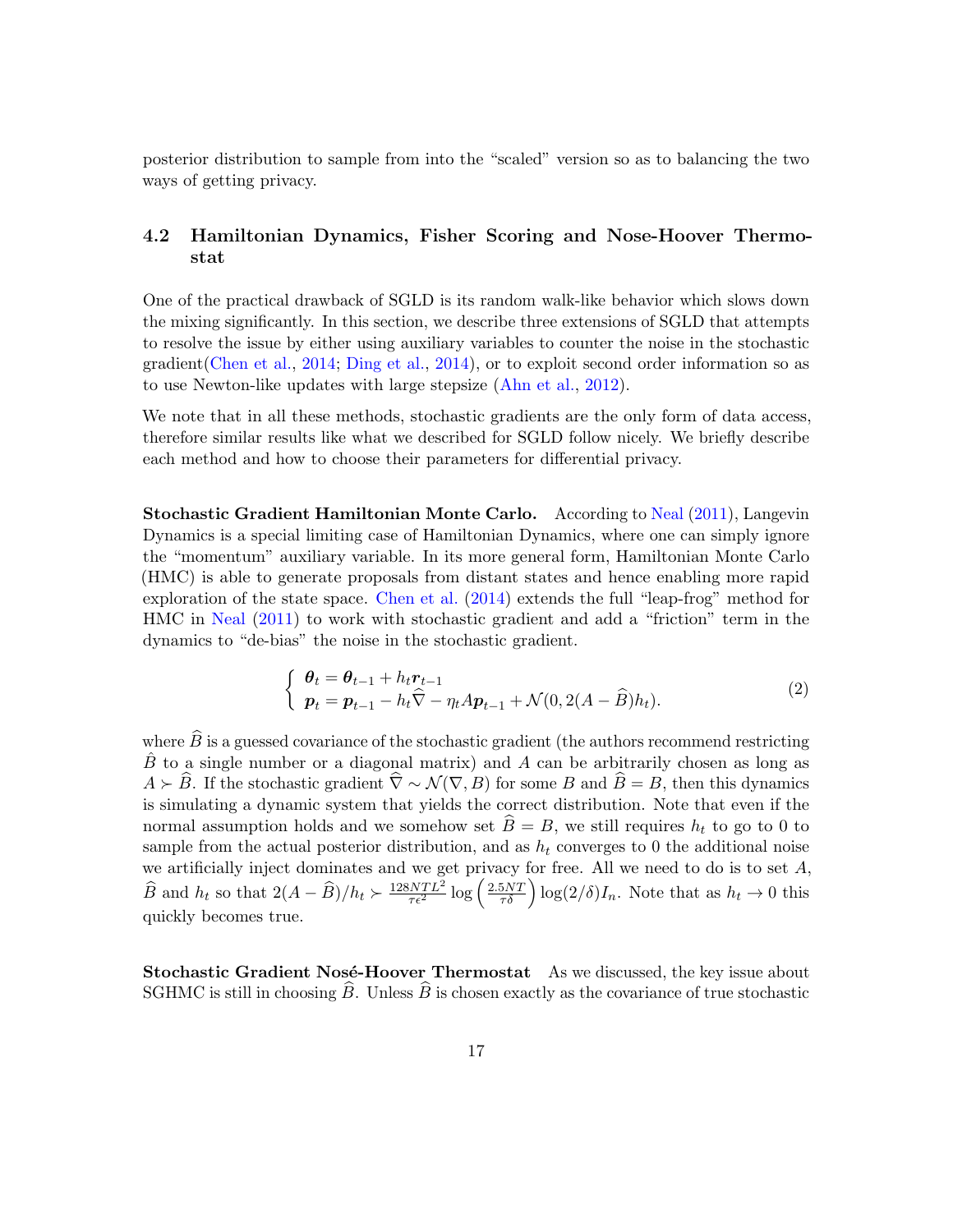gradient, it does not sample from the correct distribution even as  $h_t \to 0$  unless we trivially set  $B=0$ . The Stochastic Gradient Nosé-Hoover Thermostat (SGNHT) overcomes the issue by introducing an additional auxiliary variable  $\xi$ , which serves as a thermostat to absorb the unknown noise in the stochastic gradient. The update equations of SGNHT are given below

$$
\begin{cases}\n\boldsymbol{p}_t = \boldsymbol{p}_{t-1} - \xi_{t-1}\boldsymbol{p}_{t-1}h_t - \widehat{\nabla}h_t + \mathcal{N}(0, 2Ah_t); \\
\boldsymbol{\theta}_t = \boldsymbol{\theta}_{t-1} + h_t\boldsymbol{p}_{t-1}; \\
\xi_t = \xi_{t-1} + (\frac{1}{n}\boldsymbol{p}_t^T\boldsymbol{p}_t - 1)h_t.\n\end{cases}
$$
\n(3)

Similar to the case in SGHMC, appropriately selected discretization parameter  $h_t$  and the friction term A will imply differential privacy.

[Chen et al.](#page-26-4) [\(2014\)](#page-26-4); [Ding et al.](#page-26-5) [\(2014\)](#page-26-5) both described a reformulation that can be interpret as SGD with momentum. This is by setting parameters  $\eta = h^2$ ,  $a = hA$ ,  $\hat{b} = h\hat{B}$  for SGHMC:

$$
\begin{cases} \boldsymbol{\theta}_t = \boldsymbol{\theta}_{t-1} + \boldsymbol{v}_{t-1} \\ \boldsymbol{v}_t = \boldsymbol{v}_{t-1} - \eta_t \widehat{\nabla} - a \boldsymbol{v} + \mathcal{N}(0, 2(a - \widehat{b}) \eta_t I); \end{cases} \tag{4}
$$

and  $\mathbf{v} = \mathbf{p}h, \eta_t = h_t^2, \alpha = \xi h$  and  $a = Ah$  for SGNHT:

$$
\begin{cases}\n\boldsymbol{v}_t = \boldsymbol{v}_{t-1} - \alpha_{t-1}\boldsymbol{v}_{t-1} - \widehat{\nabla}(\boldsymbol{\theta}_{t-s})\eta_t + \mathcal{N}(0, 2a\eta_t I); \\
\boldsymbol{\theta}_t = \boldsymbol{\theta}_{t-1} + \boldsymbol{u}_{t-1}; \\
\alpha_t = \alpha_{t-1} + (\frac{1}{n}\boldsymbol{v}_t^T \boldsymbol{v}_t - \eta_t).\n\end{cases} \tag{5}
$$

where  $1 - a$  is the momentum parameter and  $\eta$  is the learning rate in the SGD with momentum. Again note that to obtain privacy, we need  $\frac{2a}{\eta_t} \geq \frac{128NTL^2}{\tau \epsilon^2} \log(\frac{2NT}{\tau \delta}) \log(1/\delta)$ .

Note that as  $\eta_t$  gets smaller, we have the flexibility of choosing a and  $\eta_t$  within a reasonable range.

Stochastic Gradient Fisher Scoring Another extension of SGLD is Stochastic Gradient Fisher Scoring (SGFS), where [Ahn et al.](#page-26-3) [\(2012\)](#page-26-3) proposes to adaptively interpolate between a preconditioned SGLD (see preconditioning [\(Girolami & Calderhead,](#page-27-13) [2011\)](#page-27-13)) and a Markov Chain that samples from a normal approximation of the posterior distribution. For parametric problem where Bernstein-von Mises theorem holds, this may be a good idea. The heuristic used in the SGFS is that the covariance matrix of  $\theta|X$ , which is also the inverse Fisher information  $I_N^{-1}$  $\overline{N}$ <sup>1</sup> is estimated on the fly. The key features of SGFS is that one can use the stepsize to trade off speed and accuracy, when the stepsize is large, it mixes rapidly to the normal approximation, as the stepsize gets smaller the stationary distribution converges to the true posterior. Further details of SGFS and ideas to privatize it is described in the appendix.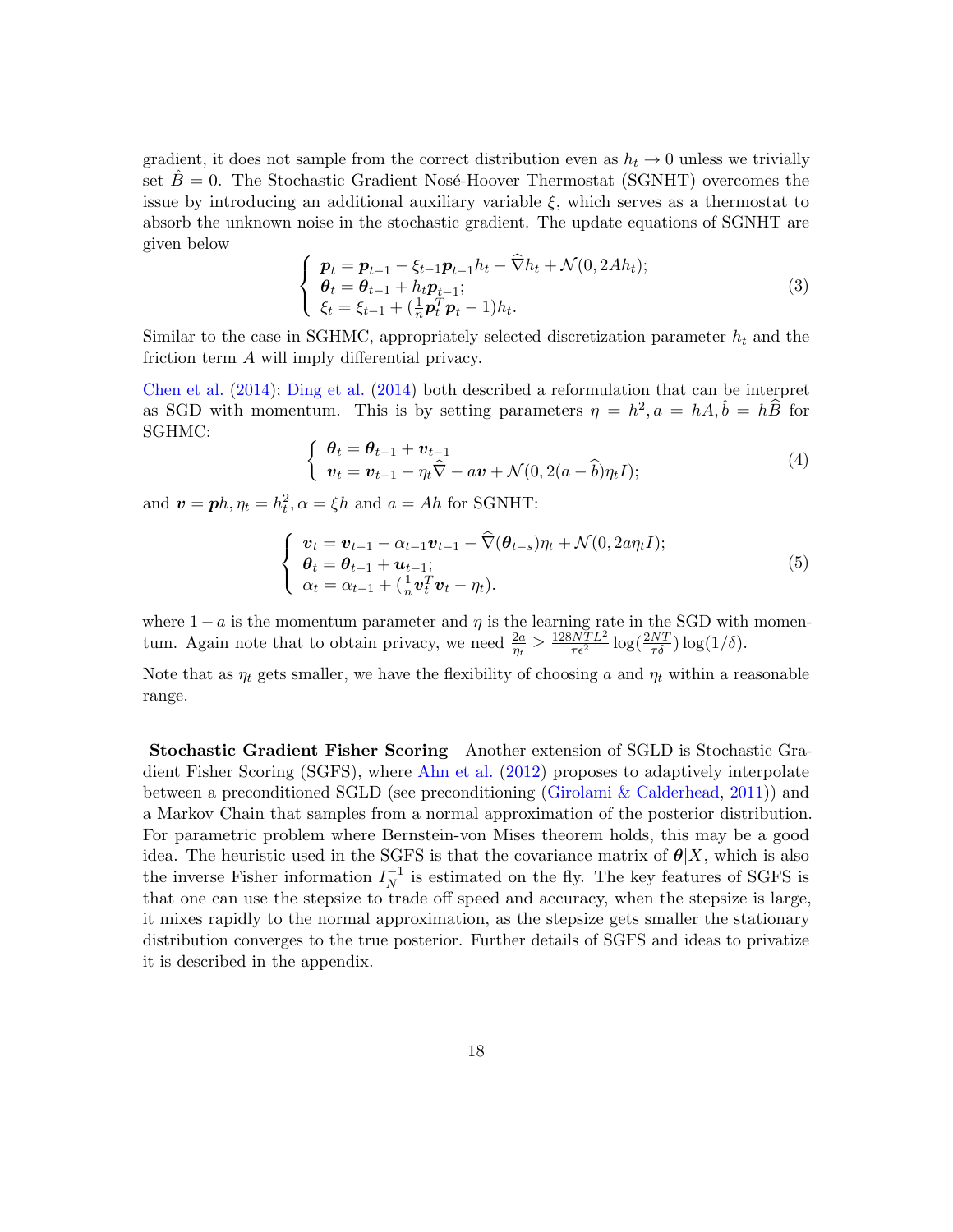#### <span id="page-18-0"></span>4.3 Discussions and caveats.

So far, we have proposed a differentially private Bayesian learning algorithm that is memory efficient, statistically near optimal for a large class of problems, and we can release many intermediate iterates to construct error bars. Given that differential privacy is usually very restrictive, some of these results may appear too good to be true. This is a reasonable suspicion due to the following caveats.

Small  $\eta$  helps both privacy and accuracy. It is true that as  $\eta$  goes to 0, the stationary distribution that these method samples from gets closer to the target distribution. On the other hand, since the variance of the noise we need to add for privacy scales in  $O(\eta^2)$  and that for posterior sampling scales like  $O(\eta)$ , privacy and accuracy benefits from the same underlying principle. The caveat is that we also have a budget on how many samples can we collect. Also the smaller the stepsize  $\eta$  is, the slower it mixes, as a result, the samples we collect from the monte carlo sampler is going to be more correlated to each other.

Adaptivity of SGNHT. While SGNHT is able to adaptively adjust the temperature so that the samples that it produces remain "unbiased" in some sense as  $\eta \to 0$ . The reality is that if the level of noise is too large, either we adjust the stepsize to be too small to search the space at all, or the underlying stochastic differential equation becomes unstable and quickly diverges. As a result, the adaptivity of SGNHT breaks down if the privacy parameter gets to small.

Computationally efficiency. For a large problem, it is usually the case that we would like to train with only one pass of data or very small number of data passes. However, due to the condition in Lemma [13,](#page-12-1) our result does not apply to one pass of data unless  $\tau$  is chosen to be as large as  $N$ . While we can still choose  $T$  to be sufficiently large and stop early, but we amount of noise that we add in each iteration will remain the same.

The Curse of Numerical constant. The analysis of algorithms often involves larger numerical constants and polylogarithmic terms in the bound. In learning algorithms these are often fine because there are more direct ways to evaluate and compare methods' performances. In differential privacy however, constants do matter. This is because we need to use these bounds (including constants) to decide how much noise or perturbation we need to inject to ensure a certain degree of privacy. These guarantees are often very conservative, but it is intractable to empirically evaluate the actual  $\epsilon$  of differential privacy due to its "worst" case definition. Our stochastic gradient based differentially private sampler suffers from exactly that. For moderate data size, the product of the constant and logarithmic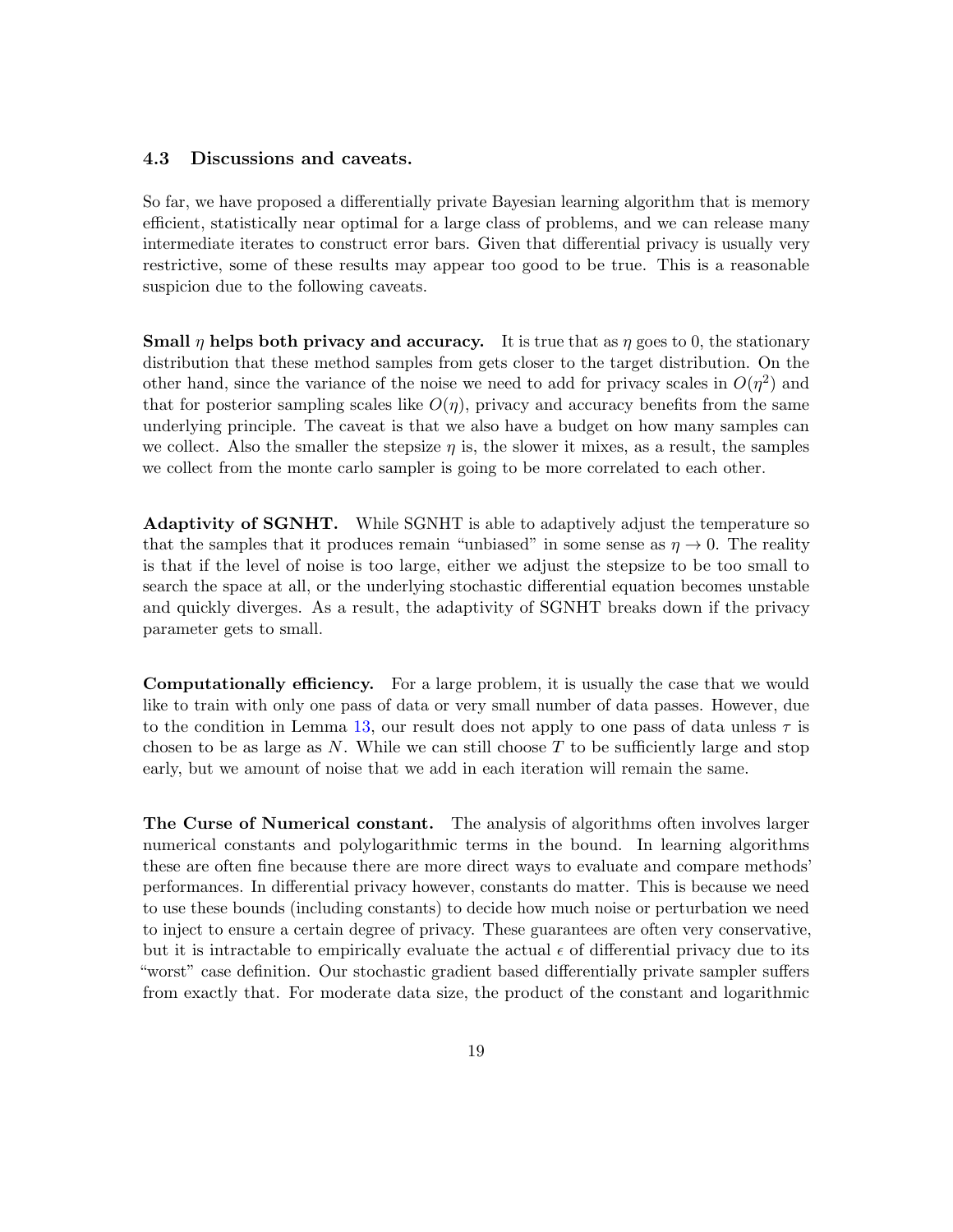

<span id="page-19-1"></span>Figure 1: Illustration of stochastic gradient langevin dynamics and its private counterpart at  $\epsilon = 10$ .

terms can be as large as a few thousands. That is the reason why it does not perform as well as other methods despite the theoretically being optimal in scaling (the optimality result is due to SGD [\(Bassily et al.,](#page-26-8) [2014\)](#page-26-8)).

### <span id="page-19-0"></span>5 Experiments

Figure [1](#page-19-1) is a plain illustration of how these stochastic gradient samplers work using a randomly generated linear regression model (note the its posterior distribution will be normal, as the contour illustrates). On the left, it shows how these methods converge like stochastic gradient descent to the basin of convergence. Then it becomes a posterior sampler. The figure on the right shows that the stochastic gradient thermostat is able to produce more accurate/unbiased result and the impact of differential privacy at the level of  $\epsilon = 10$  becomes negligible.

To evaluate how our proposed methods work in practice, we selected two binary classification datasets: Abalone and Adult, from the first page of UCI Machine Learning Repository and performed privacy constrained logistic regression on them. Specifically, we compared two of our proposed methods, OPS mechanism and hybrid algorithm against the stateof-the-art empirical risk minimization algorithm ObjPert [\(Chaudhuri et al.,](#page-26-7) [2011;](#page-26-7) [Kifer](#page-27-5) [et al.,](#page-27-5) [2012\)](#page-27-5) under varying level of differential privacy protection. The results are shown in Figure [2.](#page-20-0) As we can see from the figure, in both problems, OPS significantly improves the classification accuracy over ObjPert . The hybrid algorithm also works reasonably well, given that it collected  $N$  samples after initializing it from the output of a run of  $OPS$ with privacy parameter  $\epsilon/2$ . For fairness, we used the  $(\epsilon, \delta)$ -DP version of the objective perturbation [\(Kifer et al.,](#page-27-5) [2012\)](#page-27-5) and similarly we used Gaussian mechanism (rather than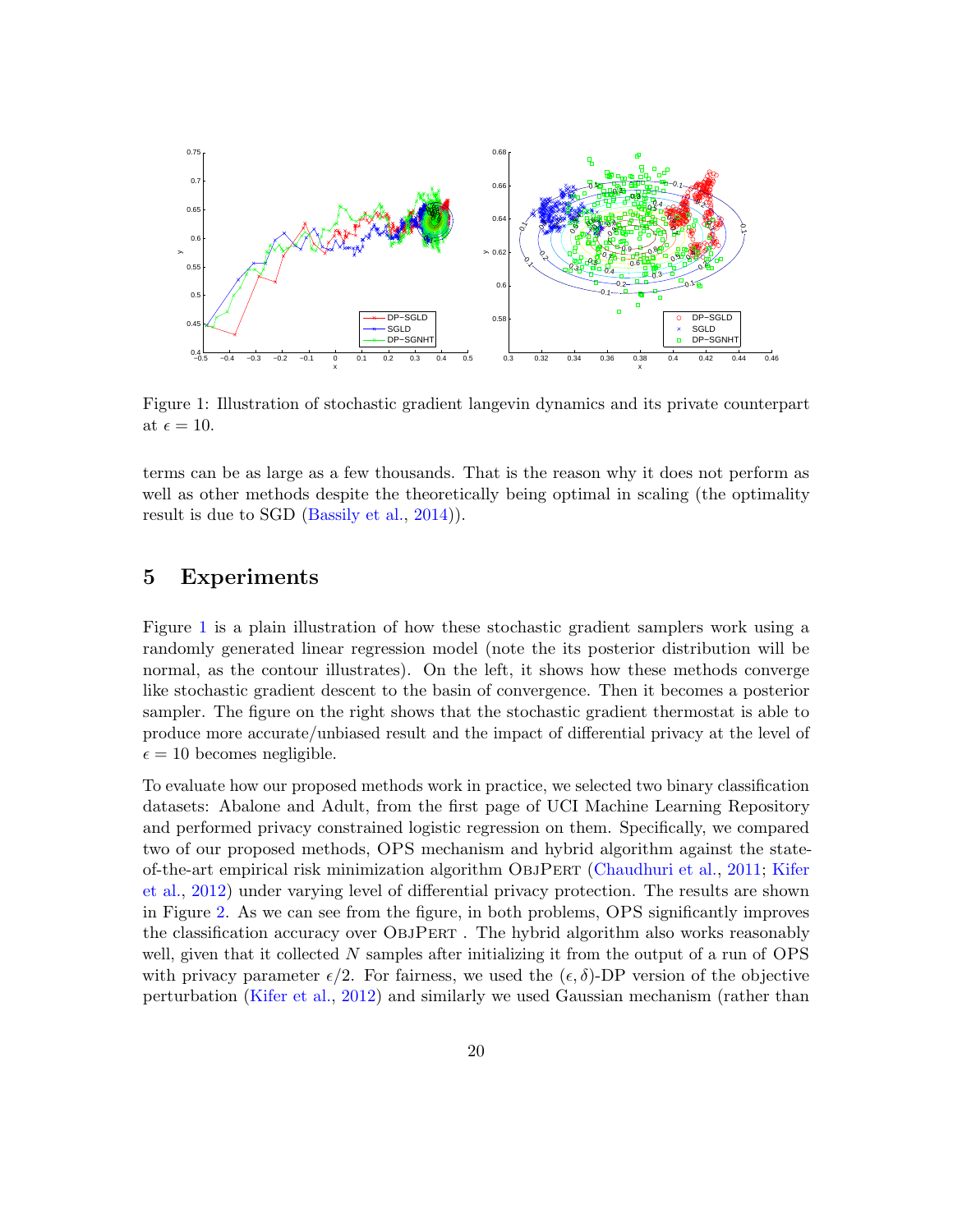

(a) Synthetic: classification of two normals.

(b) Abalone: 9 features, 4177 data points.



<span id="page-20-0"></span>(c) Adult: 109 features, 32561 data points.

Figure 2: Comparison of Differential Private methods.

Laplace mechanism) for output perturbation. All optimization based methods are solved using BFGS algorithm to high numerical accuracy. OPS is implemented using SGNHT and we ran it long enough so that we are confident that it is a valid posterior sample. Minibatch we ran it long enough so that we are connuent that it is a valid posterior sample. Mini-<br>size and number of data passes in the hybrid DP-SGNHT are chosen to be both  $\sqrt{N}$ .

We note that the plain DP-SGLD and DP-SGNHT without an initialization using OPS does not work nearly as well. In our experiments, it often performs equally or slightly worse than the output perturbation. This is due to the few caveats (especially "the curse of numerical constant") we described earlier.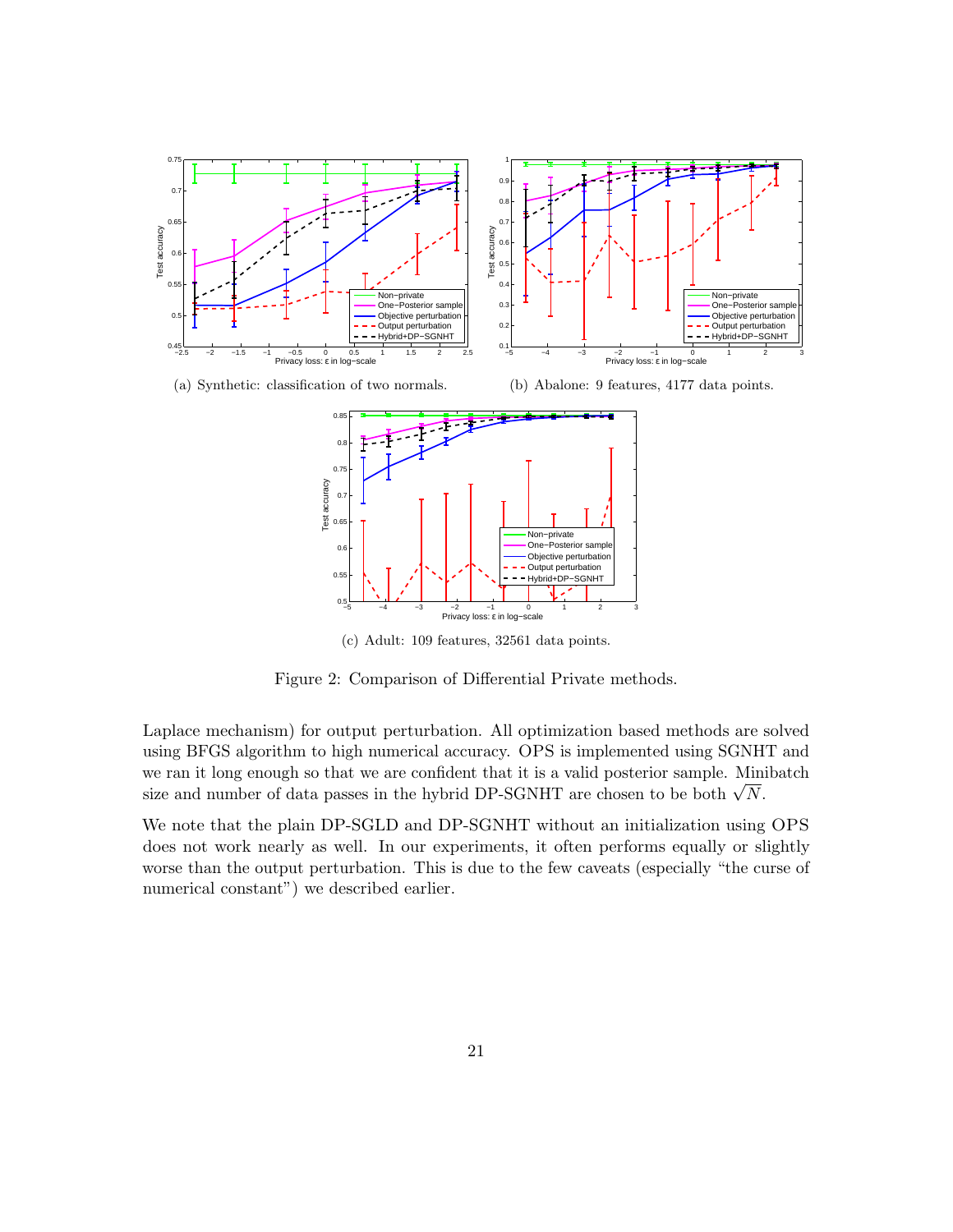### <span id="page-21-0"></span>6 Related work

We briefly discuss related work here. For the first part, we become aware recently that [Mir](#page-28-2) [\(2013\)](#page-28-2) and [Dimitrakakis et al.](#page-26-6) [\(2014\)](#page-26-6) independently developed the idea of using posterior sampling for differential privacy. [Mir](#page-28-2) [\(2013,](#page-28-2) Chapter 5) used a probabilistic bound of the log-likelihood to get  $(\epsilon, \delta) - DP$  but focused mostly on conjugate priors where the posterior distribution is in closed-form. [Dimitrakakis et al.](#page-26-6) [\(2014\)](#page-26-6) used Lipschitz assumption and bounded data points (implies our boundedness assumption) to obtain a generalized notion of differential privacy. Our results are different in that we also studied the statistical and computational properties. [Bassily et al.](#page-26-8) [\(2014\)](#page-26-8) used exponential mechanism for empirical risk minimization and the procedure is exactly the same as OPS . Our difference is to connect it to Bayesian learning and to provide results on limiting distribution, statistical efficiency and approximate sampling. We are not aware of a similar asymptotic distribution with the exception of [Smith](#page-28-12) [\(2008\)](#page-28-12), where a different algorithm (the subsample-and-aggregate scheme) is proven to give an estimator that is asymptotically normal and efficient (therefore, stronger than our result) under a different set of assumptions. Specifically, [Smith](#page-28-12) [\(2008\)](#page-28-12)'s method requires boundedness of the parameter space while ours method can work with potentially unbounded space so long as the log-likelihood is bounded.

Related to the general topic, Kasiviswanathan  $\&$  Smith [\(2014\)](#page-27-14) explicitly modeled the "semantics" of differential privacy from a Bayesian point of view, [Xiao & Xiong](#page-29-5) [\(2012\)](#page-29-5) developed a set of tools for performing Bayesian inference under differential privacy, e.g., conditional probability and credibility intervals. [Williams & McSherry](#page-29-6) [\(2010\)](#page-29-6) studied a related but completely different problem that uses posterior inference as a meta-postprocessing procedure, which aims at "denoising" the privately obfuscated data when the private mechanism is known. Integrating [Williams & McSherry](#page-29-6) [\(2010\)](#page-29-6) with our procedure might lead to some further performance boost, but investigating its effect is beyond the scope of the current paper.

For the second part, the idea to privately release stochastic gradient has been well-studied. [Song et al.](#page-28-6) [\(2013\)](#page-28-6); [Bassily et al.](#page-26-8) [\(2014\)](#page-26-8) explicitly used it for differentially private stochastic gradient descent. And [Rajkumar & Agarwal](#page-28-13) [\(2012\)](#page-28-13) used it for private multi-party training. Our Theorem [16](#page-13-1) is a simple modification of Theorem 2.1 in [Bassily et al.](#page-26-8) [\(2014\)](#page-26-8). [Bassily](#page-26-8) [et al.](#page-26-8) [\(2014\)](#page-26-8) also showed that the differential private SGD using Gaussian mechanism with  $\tau = 1$  matches the lower bound up to constant and logarithmic, so we are confident that not many algorithms can do significantly better than Algorithm [2.](#page-14-0) Our contribution is to point out the interesting algorithmic structures of SGLD and extensions that preserves differential privacy. The method in [Song et al.](#page-28-6) [\(2013\)](#page-28-6) requires disjoint minibatches in every data pass, and it requires adding significantly more noise in settings when Lemma [13](#page-12-1) applies. [Song](#page-28-6) [et al.](#page-28-6) [\(2013\)](#page-28-6) are however applicable when we are doing only a small number of data passes and for these cases, it gets a much better constant. [Rajkumar & Agarwal](#page-28-13) [\(2012\)](#page-28-13)'s setting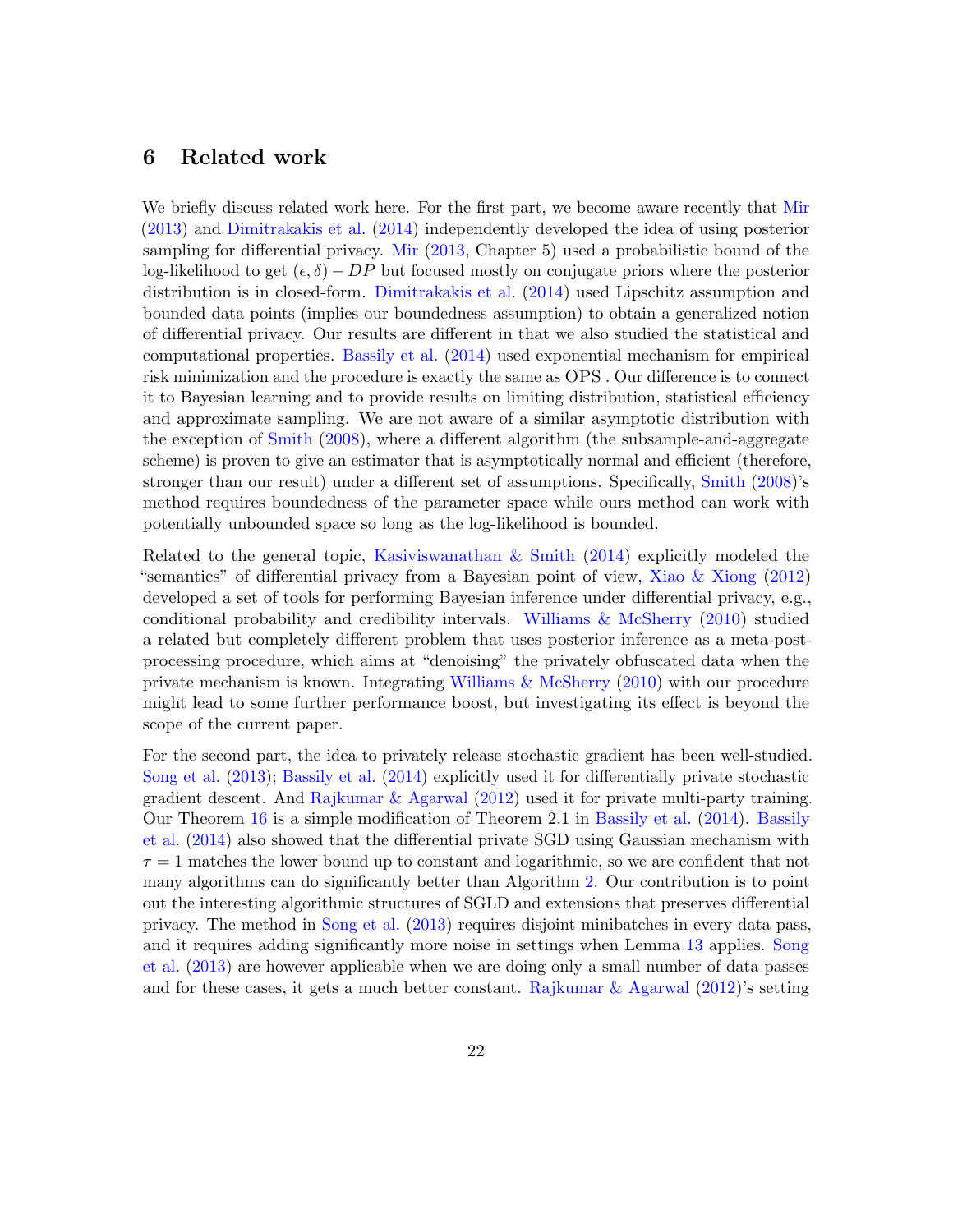is completely different as it injects a fixed amount of noise to the gradient corresponds to each data point exactly once. In this way, it replicates objective perturbation [\(Chaudhuri](#page-26-7) [et al.,](#page-26-7) [2011\)](#page-26-7) (assuming the method actually finds the optimal solution).

Objective perturbation is originally proposed in [Chaudhuri et al.](#page-26-7) [\(2011\)](#page-26-7) and the  $(\epsilon, \delta)$  version that we refer to first appears in [Kifer et al.](#page-27-5) [\(2012\)](#page-27-5). Comparing to our two mechanisms that attempts to sample from the posterior, their privacy guarantee requires the solution to be exact while ours does not. In comparison, OPS estimator is differentially private allows the distribution it samples from to be approximate, DP-SGLD on the other hand releases all intermediate results and every single iteration is public.

# <span id="page-22-0"></span>7 Conclusion and future work

In this paper, we described two simple but conceptually interesting examples that Bayesian learning can be inherently differentially private. Specifically, we show that getting one sample from the posterior is a special case of exponential mechanism and this sample as an estimator is near-optimal for parametric learning. On the other hand, we illustrate that the algorithmic procedures of stochastic gradient Langevin Dynamics (and variants) that attempts to sample from the posterior also guarantee differential privacy as a byproduct. Preliminary experiments suggests that the One-Posterior-Sample mechanism works very well in practice and it substantially outperforms earlier privacy mechanism in logistic regression. While suffering from a large constant, our second method is also theoretically and practically meaningful in that it provides privacy protection in intermediate steps.

To carry the research forward, we think it is important to identify other cases when the existing randomness can be exploited for privacy. Randomized algorithms such as hashing and sketching, dropout and other randomization used in neural networks might be another thing to look at. More on the application end, we hope to explore the one-posterior sample approach in differentially private movie recommendation. Ultimately, the goal is to make differential privacy more practical to the extent that it can truly solve the real-life privacy problems that motivated its very advent.

## <span id="page-22-1"></span>A Stochastic Gradient Fisher Scoring

### <span id="page-22-2"></span>A.1 Fisher Scoring and Stochastic Gradient Fisher Scoring

Fisher scoring is simply the Newton's method for solving maximum likelihood estimation problem. The score function  $S(\theta)$  is the gradient of the log-likelihood. So intuitively, if we solve the equation  $S(\theta) = 0$ , we can obtain the maximum likelihood estimate. Often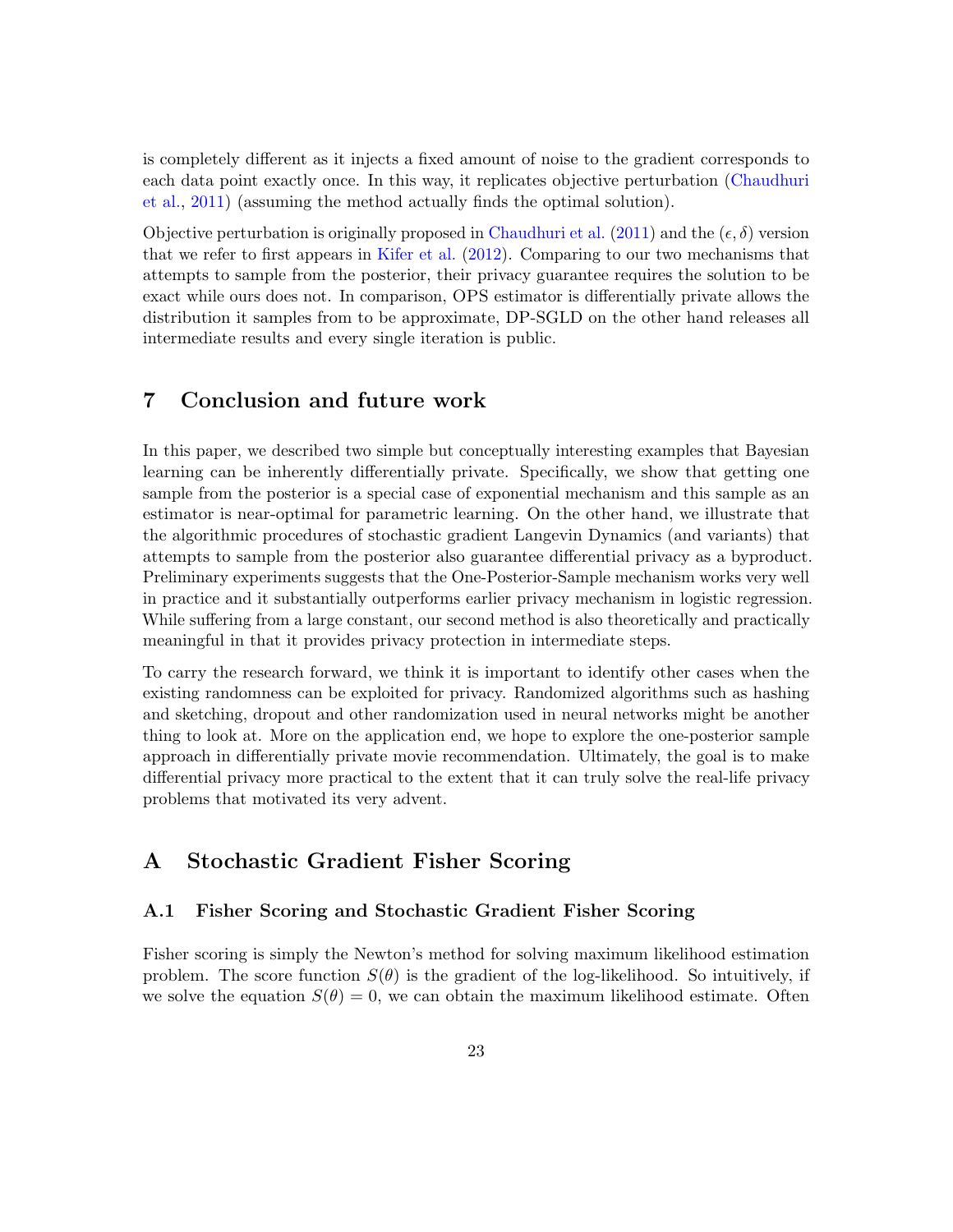this equation is highly non-linear, so we consider the an iterative update for the linearized score function (or a quadratic approximation of the likelihood) by Taylor expand it at the current point  $\theta_0$ 

$$
S(\theta) \approx S(\theta_0) + I(\theta_0)(\theta - \theta_0)
$$

where  $I(\theta_0) = -\sum_{i=1}^n \nabla \nabla^T \ell(Z_i; \theta)$  is the observed Fisher information evaluated at  $\theta_0$ . By the fact that  $S(\theta^*) = 0$ , and plug in the above equation, we get  $\theta^* = \theta_0 + I^{-1}(\theta_0)S(\theta_0)$ Note that this is a fix point iteration and it gives us an iterative update rule to search for  $\theta^*$  via

$$
\theta_{k+1} = \theta_k + I^{-1}(\theta_k)S(\theta_k).
$$

Recall that S is the gradient of the score function and  $I^{-1}$  is the covariance of the score function and (under mild regularity conditions) the Hessian of the log-likelihood. As a result, this is often the same as Newton iterations.

An intuitive idea to avoid passing the entire dataset in every iteration is to simply replacing the gradient (the score function) with stochastic gradient and somehow estimate the Fisher information. Stochastic Gradient Fisher Scoring can be thought of as a Quasi-Newton method.

### <span id="page-23-0"></span>A.2 Privacy extension

By invoking a more advanced version of the Gaussian Mechanism, we will show that similar privacy guarantee can be obtained for a modified version of SGFS (described in Algorithm [4\)](#page-24-0) while preserving its asymptotic properties. Specifically, under the assumption that  $I_N$  is given, when  $\eta_t$  is big, it also samples from a normal approximation (with larger variance), when  $\eta_t$  is small, the private algorithm becomes exactly the same as SGFS. Moreover, for a sequence of samples from the posterior, the online estimate in the Fisher Information converges an  $O(1/N)$  approximation of true Fisher Information as in [Ahn et al.](#page-26-3) [\(2012,](#page-26-3) Theorem 1).

The privacy result relies on a more specific smoothness assumption. Assume that for any parameter  $\theta \in \mathbb{R}^d$ , and  $X \in \mathcal{X}^N$  the ellipsoid  $E = FB^d$  defined by transforming the unit ball  $B^d$  using a linear map F contains the symmetric polytope spanned by  ${\{\pm\nabla\ell(x_1, \theta), ..., \pm\nabla\ell(x_N, \theta)\}}$ . From a differential private point of view, this implies that  $\nabla_{\theta} \ell(x, \theta)$ 's sensitivity is different towards different direction. Then the non-spherical gaussian mechanism states

**Lemma 17** (Non-Spherical Gaussian Mechanism). Output  $\sum_{i=1}^{N} \nabla \ell(x_i, \theta) + F w$  where **Lemma** 17 (Non-Spne)<br> $w \sim \mathcal{N}(0, \frac{(1+\sqrt{1\log(1/\delta)})^2}{\epsilon^2})$  $\frac{\log(1/\theta)}{\epsilon^2} I_d$ ) obeys  $(\epsilon, \delta)$ -DP.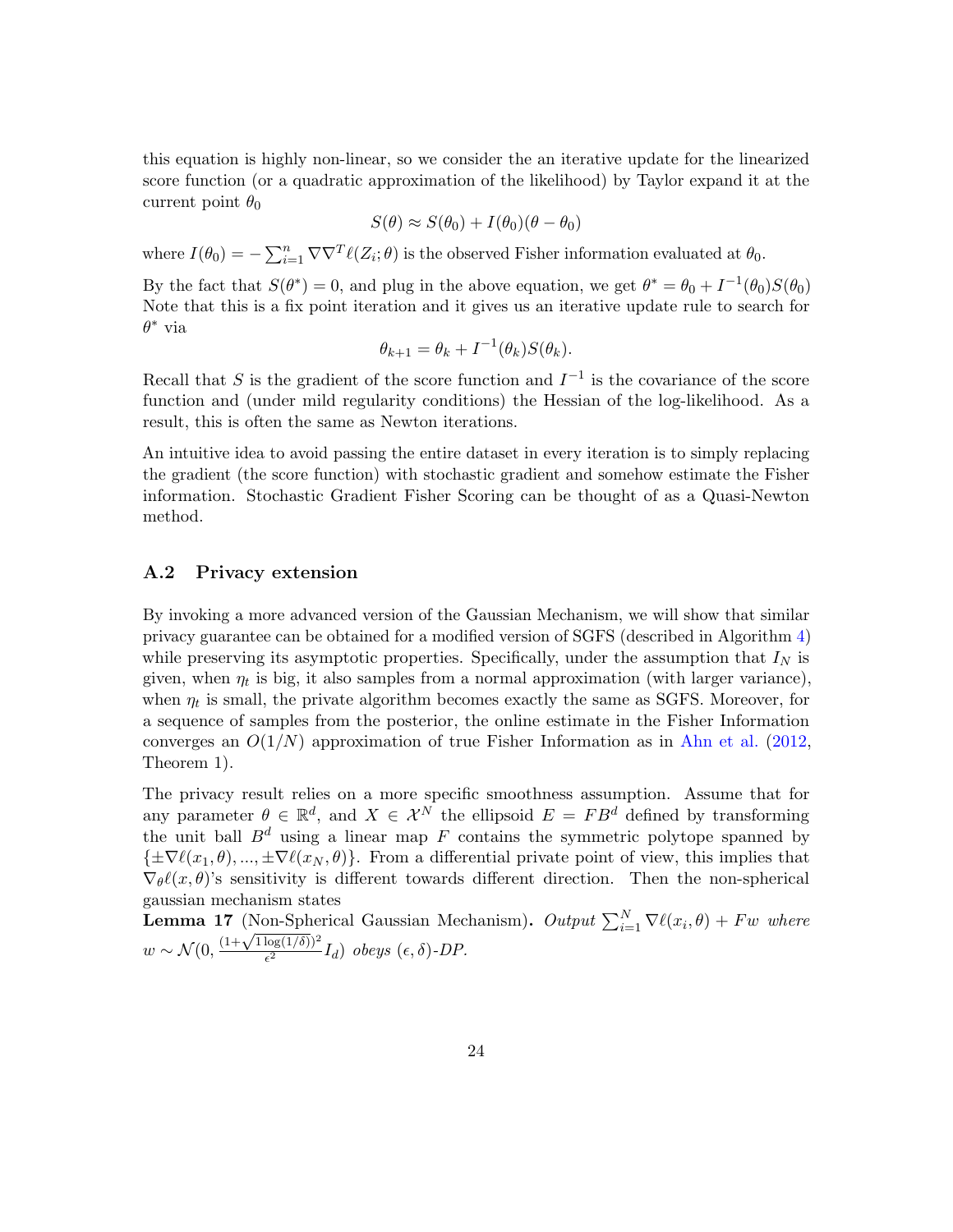<span id="page-24-0"></span>Algorithm 4 Differentially Private Stochastic Gradient Fisher Scoring (DP-SGFS)

**Require:** Data X of size N, Size of minibatch  $\tau$ , number of data passes T, stepsize  $\eta_t$ for  $t = 1, ..., \lfloor NT/\tau \rfloor$ , a public Lipschitz matrix F, and initial  $\theta_1$ . Set  $t = 1, \sigma^2 =$  $32T \log(2.5NT/\tau\delta) \log(2/\delta)$  $N\tau\epsilon^2$ 

for  $t = 1$  :  $|NT/\tau|$  do

- 1. Random sample a minibatch  $S \subset [N]$  of size  $\tau$ , compute  $\bar{g} = \frac{1}{\tau}$  $\frac{1}{\tau} \sum_{i \in S} \nabla \ell(x_i | \theta).$
- 2. Sample  $Z_t \sim \mathcal{N}(0, \sigma^2 \vee \frac{1}{N^2 \eta_t} I_d)$ ,  $W_{ij} \sim \mathcal{N}(0, 49||F||^4 \sigma^2)$ .
- 3. Compute private stochastic gradient and sample covariance matrix

$$
\tilde{g} = \bar{g} + FZ_t
$$
, and  $V = \mathcal{P}_{S_+^d} \left\{ \frac{1}{\tau - 1} \sum_{i \in S} \{ \nabla \ell_i(\theta_t) - \bar{g} \} \{ \nabla \ell_i(\theta_t) - \bar{g} \}^T + W \right\}.$ 

4. Update the guessed Fisher Information estimate  $\hat{I}_t = (1 - \kappa_t)\hat{I}_{t-1} + \kappa_t V$ .

- 5. Update and return  $\theta_{t+1} \leftarrow \theta_t + 2\left(\frac{(\tau+N)N}{\tau}\right)$  $\frac{N)N}{\tau} \hat{I}_t + \frac{4FF^T}{\eta_t}$  $\left(\overline{\nabla r}(\theta_t) + N\tilde{g}\right).$
- 6. Increment  $t \leftarrow t + 1$ .

end for

**Theorem 18.** Let F be that  $\ell(x; \theta') \leq \ell_{\theta} + \nabla \ell(x; \theta)^{T}(\theta' - \theta) + \frac{1}{2} ||F(\theta' - \theta)||^2$  for any  $x \in \mathcal{X}, \theta \in \Theta$ . Moreover, let  $\epsilon, \delta, \tau, T$  be chosen such that  $T \geq \frac{\epsilon^2 N}{32\tau \log T}$  $\frac{\epsilon^2 N}{32\tau \log(2/\delta)}$ . Then Algorithm [4](#page-24-0) guarantees  $(2\epsilon, 2\delta)$ -differential privacy.

*Proof.* First of all,  $||F||_2$  is an upper bound for any  $\nabla \ell(x|\theta)$ , so by applying Lemma [19](#page-24-1) on the every set of subsamples in each iteration, by Gaussian mechanism (Lemma [14\)](#page-12-3) and the invariance to post-processing, we know that  $V$  is a private release. Then the proof follows by the same line of argument (subsampling and advanced composition) as in Theorem [16](#page-13-1) for  $\tilde{g}$ and V respectively, then the result follows by applying the simple composition theorem.  $\sim$ 

<span id="page-24-1"></span>**Lemma 19** (Sensitivity of the sample covariance operator). Let  $||x|| \leq L$  for any  $x \in \mathcal{X}$ ,  $n > 4$ , then

$$
\sup_{k,x_1,\dots,x_n,x'_k} \|\widehat{\text{Cov}}(x_1,\dots,x_k,\dots,x_n) - \widehat{\text{Cov}}(x_1,\dots,x'_k,\dots,x_n)\|_F \le \frac{7L^2}{n-1}.
$$

*Proof.* We prove by taking the difference of two adjacent covariance matrices and bound the residual.

$$
\widehat{\mathrm{Cov}}(X') = \widehat{\mathrm{Cov}}(X) + \frac{1}{n-1} (xx^T - x'[x']^T) + \frac{1}{n(n-1)} (xx^T + x'[x']^T - x[x']^T - x'x^T)
$$

$$
-\frac{1}{n-1} \mu (x - x')^T - \frac{1}{n-1} (x - x') \mu^T.
$$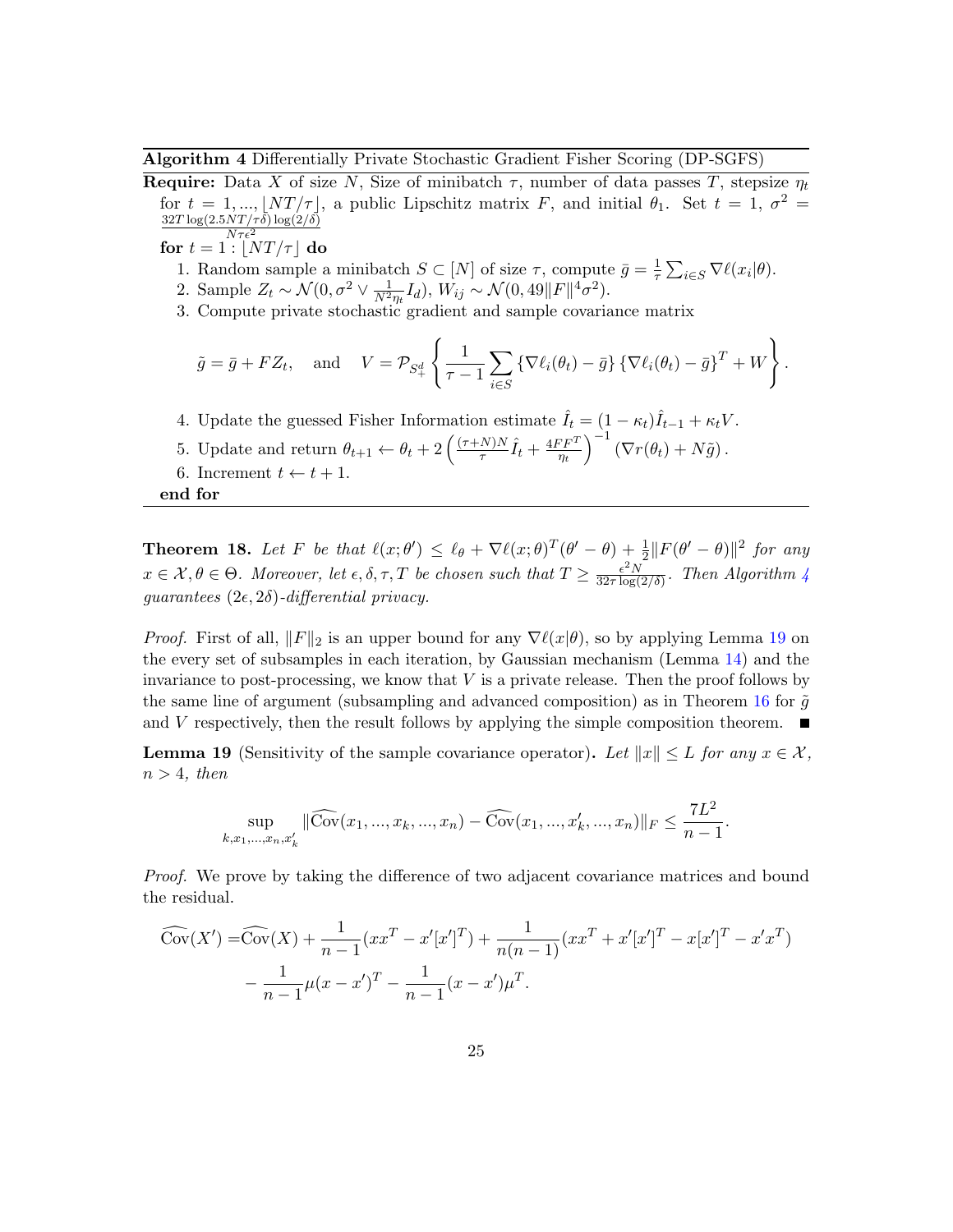Now assume  $n > 4$  and take the upper bound of every term, we get  $\Delta_2 (\text{Cov}(X)) \leq \frac{7L^2}{n-1}$  $rac{L^2}{n-1}$ .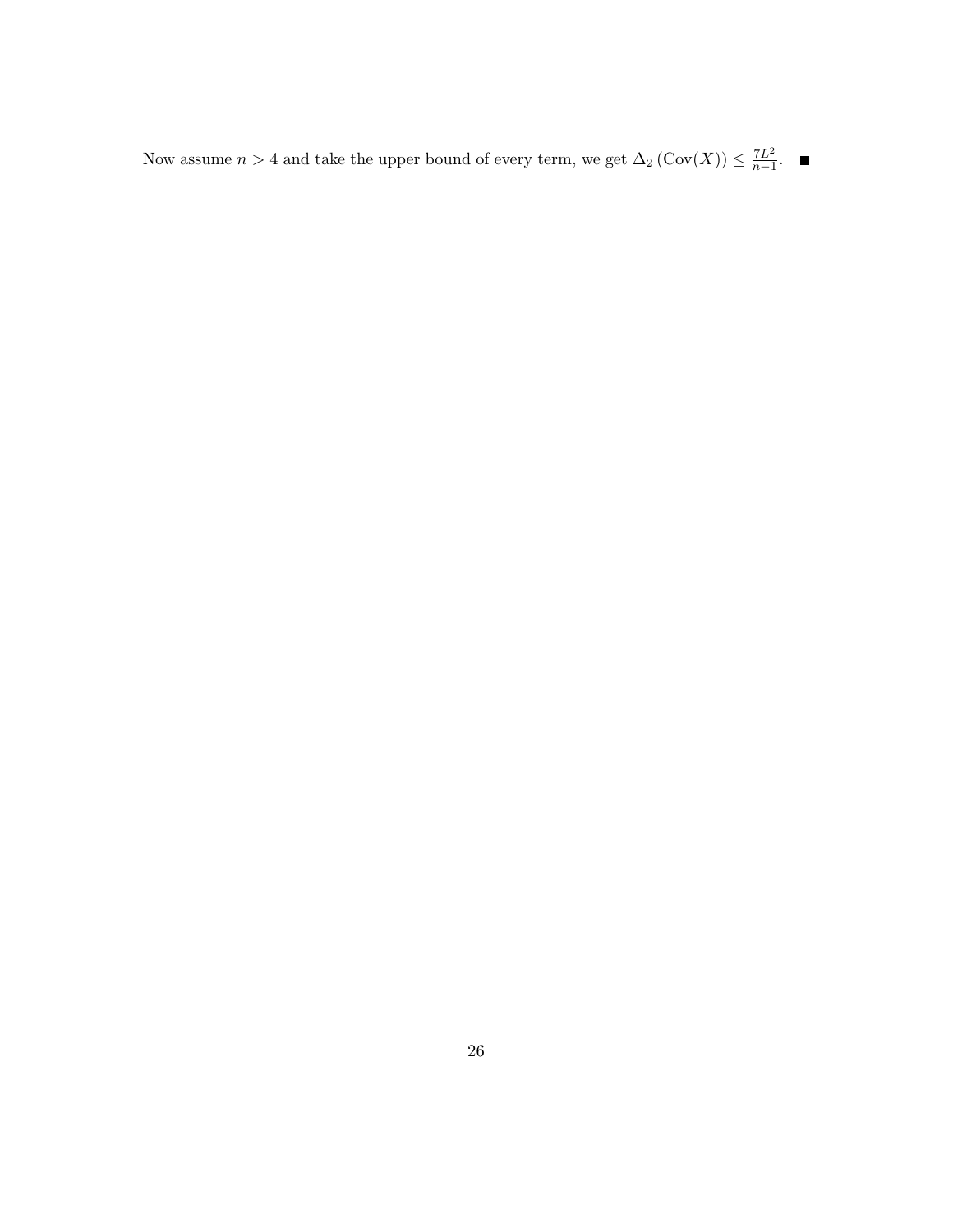## References

- <span id="page-26-3"></span>Ahn, S., Korattikara, A., & Welling, M. (2012). Bayesian posterior sampling via stochastic gradient fisher scoring. In Proceedings of the 29th International Conference on Machine Learning (ICML-12).
- <span id="page-26-1"></span>Airoldi, E. M., Blei, D. M., Fienberg, S. E., & Xing, E. P. (2009). Mixed membership stochastic blockmodels. In Advances in Neural Information Processing Systems, (pp. 33–40).
- <span id="page-26-11"></span>Applegate, D., & Kannan, R. (1991). Sampling and integration of near log-concave functions. In Proceedings of the twenty-third annual ACM symposium on Theory of computing, (pp. 156–163). ACM.
- <span id="page-26-8"></span>Bassily, R., Smith, A., & Thakurta, A. (2014). Private empirical risk minimization, revisited. arXiv preprint arXiv:1405.7085 .
- <span id="page-26-12"></span>Beimel, A., Brenner, H., Kasiviswanathan, S. P., & Nissim, K. (2014). Bounds on the sample complexity for private learning and private data release. Machine learning,  $94(3)$ , 401–437.
- <span id="page-26-9"></span>Bialek, W., Nemenman, I., & Tishby, N. (2001). Predictability, complexity, and learning. Neural computation, 13 (11), 2409–2463.
- <span id="page-26-0"></span>Blei, D. M., Ng, A. Y., & Jordan, M. I. (2003). Latent dirichlet allocation. the Journal of machine Learning research, 3, 993–1022.
- <span id="page-26-7"></span>Chaudhuri, K., Monteleoni, C., & Sarwate, A. D. (2011). Differentially private empirical risk minimization. The Journal of Machine Learning Research, 12 , 1069–1109.
- <span id="page-26-4"></span>Chen, T., Fox, E. B., & Guestrin, C. (2014). Stochastic Gradient Hamiltonian Monte Carlo. In Proceeding of 31th International Conference on Machine Learning (ICML'14).
- <span id="page-26-10"></span>De Blasi, P., & Walker, S. G. (2013). Bayesian asymptotics with misspecified models. Statistica Sinica, 23 , 169–187.
- <span id="page-26-6"></span>Dimitrakakis, C., Nelson, B., Mitrokotsa, A., & Rubinstein, B. I. (2014). Robust and private bayesian inference. In Algorithmic Learning Theory, (pp. 291–305). Springer.
- <span id="page-26-5"></span>Ding, N., Fang, Y., Babbush, R., Chen, C., Skeel, R. D., & Neven, H. (2014). Bayesian sampling using stochastic gradient thermostats. In Advances in Neural Information Processing Systems, (pp. 3203–3211).
- <span id="page-26-2"></span>Dwork, C. (2006). Differential privacy. In Proceedings of the 33rd international conference on Automata, Languages and Programming-Volume Part II,  $(pp. 1-12)$ . Springer-Verlag.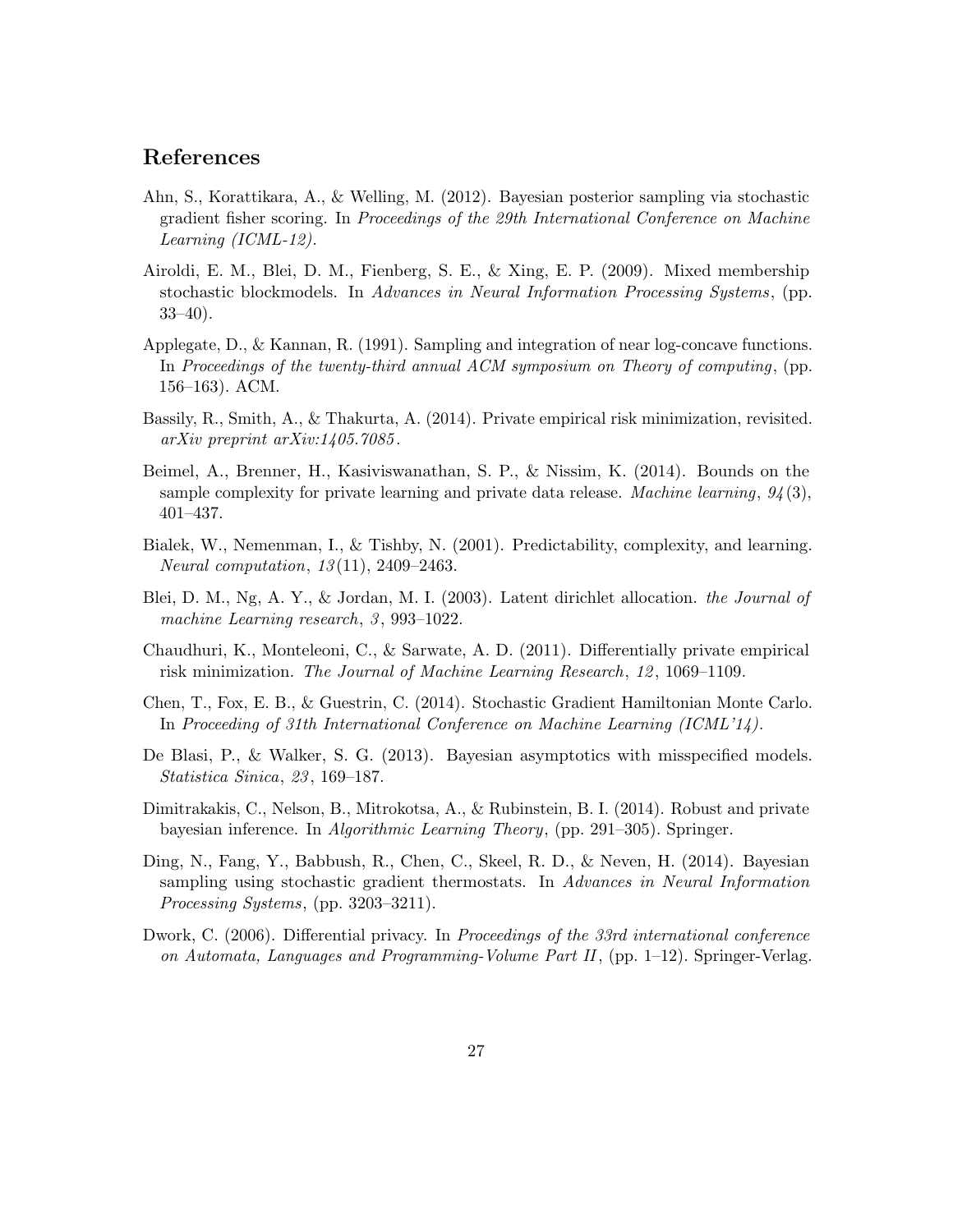- <span id="page-27-12"></span>Dwork, C., Feldman, V., Hardt, M., Pitassi, T., Reingold, O., & Roth, A. (2014). Preserving statistical validity in adaptive data analysis.  $arXiv$  preprint  $arXiv:1411.2664$ .
- <span id="page-27-8"></span>Dwork, C., & Lei, J. (2009). Differential privacy and robust statistics. In Proceedings of the forty-first annual ACM symposium on Theory of computing, (pp. 371–380). ACM.
- <span id="page-27-3"></span>Dwork, C., McSherry, F., Nissim, K., & Smith, A. (2006). Calibrating noise to sensitivity in private data analysis. In Theory of cryptography, (pp. 265–284). Springer.
- <span id="page-27-7"></span>Dwork, C., & Roth, A. (2013). The algorithmic foundations of differential privacy. Theoretical Computer Science,  $9(3-4)$ ,  $211-407$ .
- <span id="page-27-2"></span>Fei-Fei, L., & Perona, P. (2005). A bayesian hierarchical model for learning natural scene categories. In Computer Vision and Pattern Recognition, 2005. CVPR 2005. IEEE Computer Society Conference on, vol. 2, (pp. 524–531). IEEE.
- <span id="page-27-1"></span>Gelman, A., Carlin, J. B., & Stern, H. S. (2014). Bayesian data analysis, vol. 2. Taylor & Francis.
- <span id="page-27-0"></span>Geman, S., & Geman, D. (1984). Stochastic relaxation, gibbs distributions, and the bayesian restoration of images. Pattern Analysis and Machine Intelligence, IEEE Transactions  $\,0, (6), 721-741.$
- <span id="page-27-10"></span>Ghosal, S. (2010). The Dirichlet process, related priors and posterior asymptotics, vol. 2. Chapter.
- <span id="page-27-13"></span>Girolami, M., & Calderhead, B. (2011). Riemann manifold langevin and hamiltonian monte carlo methods. Journal of the Royal Statistical Society: Series B (Statistical Methodology),  $73(2), 123-214.$
- <span id="page-27-6"></span>Hastings, W. K. (1970). Monte carlo sampling methods using markov chains and their applications. *Biometrika*,  $57(1)$ ,  $97-109$ .
- <span id="page-27-9"></span>Hofmann, T., Schölkopf, B., & Smola, A. J. (2008). Kernel methods in machine learning. The annals of statistics, (pp. 1171–1220).
- <span id="page-27-14"></span>Kasiviswanathan, S. P., & Smith, A. (2014). On the'semantics' of differential privacy: A bayesian formulation. Journal of Privacy and Confidentiality,  $6(1)$ , 1.
- <span id="page-27-5"></span>Kifer, D., Smith, A., & Thakurta, A. (2012). Private convex empirical risk minimization and high-dimensional regression. Journal of Machine Learning Research, 1 , 41.
- <span id="page-27-11"></span>Kleijn, B., van der Vaart, A., et al. (2012). The bernstein-von-mises theorem under misspecification. *Electronic Journal of Statistics*, 6, 354–381.
- <span id="page-27-4"></span>Le Cam, L. M. (1986). On the Bernstein-von Mises theorem. Department of Statistics, University of California.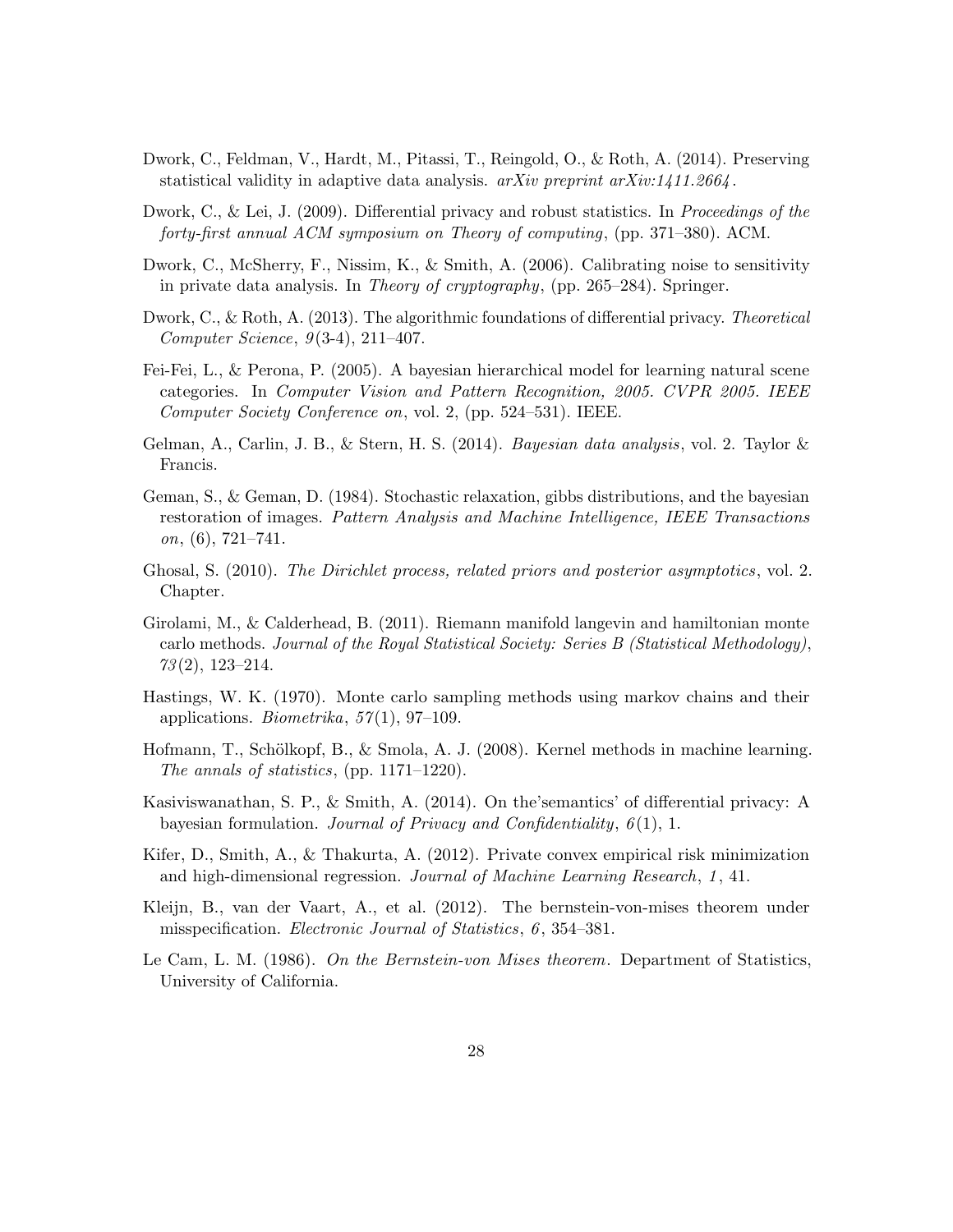- <span id="page-28-8"></span>Lehmann, E. L., & Romano, J. P. (2006). *Testing statistical hypotheses*. Springer Science & Business Media.
- <span id="page-28-3"></span>McSherry, F., & Talwar, K. (2007). Mechanism design via differential privacy. In Foundations of Computer Science, 2007. FOCS'07. 48th Annual IEEE Symposium on, (pp. 94–103). IEEE.
- <span id="page-28-2"></span>Mir, D. J. (2013). Differential privacy: an exploration of the privacy-utility landscape. Ph.D. thesis, Rutgers University.
- <span id="page-28-5"></span>Neal, R. (2011). Mcmc using hamiltonian dynamics. Handbook of Markov Chain Monte Carlo, 2.
- <span id="page-28-7"></span>Orbanz, P. (2012). Lecture notes on bayesian nonparametrics. Journal of Mathematical  $Psychology, 56, 1-12.$
- <span id="page-28-1"></span>Penny, W. D., Friston, K. J., Ashburner, J. T., Kiebel, S. J., & Nichols, T. E. (2011). Statistical parametric mapping: the analysis of functional brain images: the analysis of functional brain images. Academic press.
- <span id="page-28-9"></span>Propp, J., & Wilson, D. (1998). Coupling from the past: a users guide. Microsurveys in Discrete Probability, 41, 181–192.
- <span id="page-28-0"></span>Rabiner, L. (1989). A tutorial on hidden markov models and selected applications in speech recognition. Proceedings of the IEEE,  $77(2)$ ,  $257-286$ .
- <span id="page-28-13"></span>Rajkumar, A., & Agarwal, S. (2012). A differentially private stochastic gradient descent algorithm for multiparty classification. In International Conference on Artificial Intelligence and Statistics, (pp. 933–941).
- <span id="page-28-4"></span>Robbins, H., & Monro, S. (1951). A stochastic approximation method. The annals of mathematical statistics, (pp. 400–407).
- <span id="page-28-10"></span>Rosenthal, J. S. (1995). Minorization conditions and convergence rates for markov chain monte carlo. Journal of the American Statistical Association,  $90(430)$ , 558–566.
- <span id="page-28-11"></span>Sato, I., & Nakagawa, H. (2014). Approximation analysis of stochastic gradient langevin dynamics by using fokker-planck equation and ito process. In Proceedings of the 31st International Conference on Machine Learning (ICML-14), (pp. 982–990).
- <span id="page-28-12"></span>Smith, A.  $(2008)$ . Efficient, differentially private point estimators. *arXiv preprint* arXiv:0809.4794 .
- <span id="page-28-6"></span>Song, S., Chaudhuri, K., & Sarwate, A. D. (2013). Stochastic gradient descent with differentially private updates. In IEEE Global Conference on Signal and Information Processing.